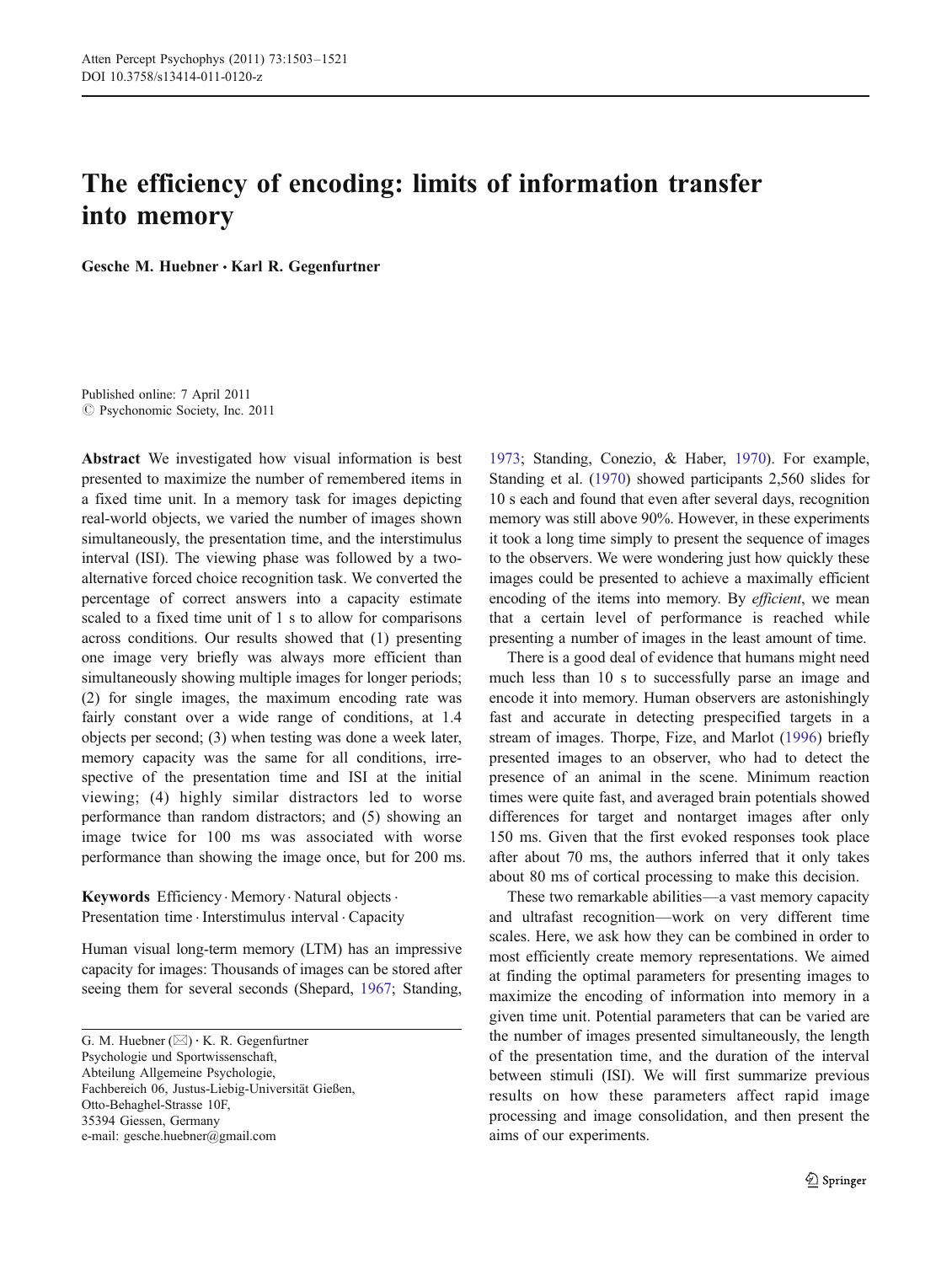Like many previous authors, we define successful comprehension and memorization as a correct answer in a twoalternative forced choice (2-AFC) recognition task in which the target and distractor are conceptually and visually dissimilar (except in Exp. 3). This means that a rather coarse representation of the object shown was sufficient for a correct answer, and our conclusions mainly hold true for such a distinction. Ideally, one would want to identify optimal presentation conditions for all types of distinctions (e.g., also for those between highly similar images). However, as long as there is no agreed-upon measure for the similarity of natural images, this aim is impossible to achieve. Therefore, we only touch upon this issue briefly, in one experiment (Exp. 3).

# Rapid image processing

Picture comprehension can be seen as a necessary precursor to picture memorization. In the following section, we present results from rapid serial visual presentation (RSVP) studies that have given an estimate of the minimum time needed for understanding an image. Potter ([1976\)](#page-18-0) showed that with single images shown in an RSVP setup, target pictures were detected at a very high level of performance when the duration of a single frame was only about 113 ms. In these studies, participants received a verbal or pictorial cue about the to-be-detected image prior to seeing a rapidly presented stream of images. The high level of successful target detection despite the fast rate of presentation indicates that participants understood the meaning of images rapidly. Intraub ([1981\)](#page-18-0) showed that target detection was also very high when cues were nonspecific, such as a categorical cue that specified the superordinate category of the target and negative cues that specified what the target was not. Participants were not able to simply rely upon a template of the prespecified target, but they apparently comprehended the individual images. Further support for this remarkable ability to comprehend pictures after brief exposure came from Thorpe et al. [\(1996](#page-18-0)). They showed that after a presentation time as short as 20 ms, about 70 ms of cortical processing was sufficient for accurate detection of categorical targets such as animals. These findings have been expanded to nonbiological categories such as means of transport (VanRullen & Thorpe, [2001](#page-18-0)) and scene gist (Rousselet, Joubert, & Fabre-Thorpe, [2005;](#page-18-0) Rousselet, Macé, & Fabre-Thorpe, [2003\)](#page-18-0).

Observers can also successfully discriminate between target and nontarget trials when carrying out an unrelated attention-demanding task. This result shows that rapid visual categorization of natural scenes requires no, or only little, focal attention (Li, VanRullen, Koch, & Perona, [2002](#page-18-0)).

Grill-Spector and Kanwisher [\(2005](#page-18-0)) showed that humans are as accurate and fast in categorizing objects as at merely detecting the presence of objects. Moreover, performance increased similarly in both tasks with longer presentation times up to 100 ms, indicating that the tasks require the same amount of information and are supported by similar underlying neuronal processes.

Thus, target detection and object and scene categorization can be performed rapidly and with high accuracy. These results are important for our studies when taking picture comprehension as an essential preceding step to picture memorization. The results imply that a viewing time of 20 ms with a processing time of 80 ms, and thus in total about 100 ms, are needed for comprehension and detection of a target. The lower boundary of our presentation times is thus given by this estimate.

#### Target detection for multiple images

It is still a matter of debate whether visual stimuli are processed serially or in parallel. This issue is of importance for optimizing the memorization of images, the question addressed in the present study: If multiple items can be processed simultaneously in the same amount of time as single items, then optimal memorization performance may be established by presenting multiple target images at the same time. However, if simultaneously attending to and processing multiple targets only occurs at the cost of increased processing time, the optimal memorization scheme may only entail one singly presented image.

Rousselet, Fabre-Thorpe, and Thorpe ([2002\)](#page-18-0) presented either one or two photographs of natural scenes for 20 ms, with the task to judge whether an animal was present. The speed of "go" responses was unaffected by whether one or two images had been presented, indicating a mode of parallel processing. Another animal detection study in which up to four pictures were presented at the same time confirmed the notion of parallel processing (Rousselet, Thorpe, & Fabre-Thorpe, [2004](#page-18-0)). Target detection in the periphery occurred with the same accuracy, irrespective of whether one or two images were presented (Li, VanRullen, Koch, & Perona, [2005\)](#page-18-0).

VanRullen, Reddy, and Koch [\(2004](#page-18-0)) reached a different conclusion from their target detection study, in which up to 16 pictures were presented at the same time. When the stimuli were visible for 200 ms followed by a mask, accuracy dropped as more images were presented, reaching almost chance level when more than eight images were shown. With unrestricted presentation time, an increase in the number of pictures presented simultaneously was accompanied by an increase in response time of 40 ms per picture. This was taken as evidence for a serial processing mode. In the latest study addressing the issue of parallel cost-free or serial image processing, Potter and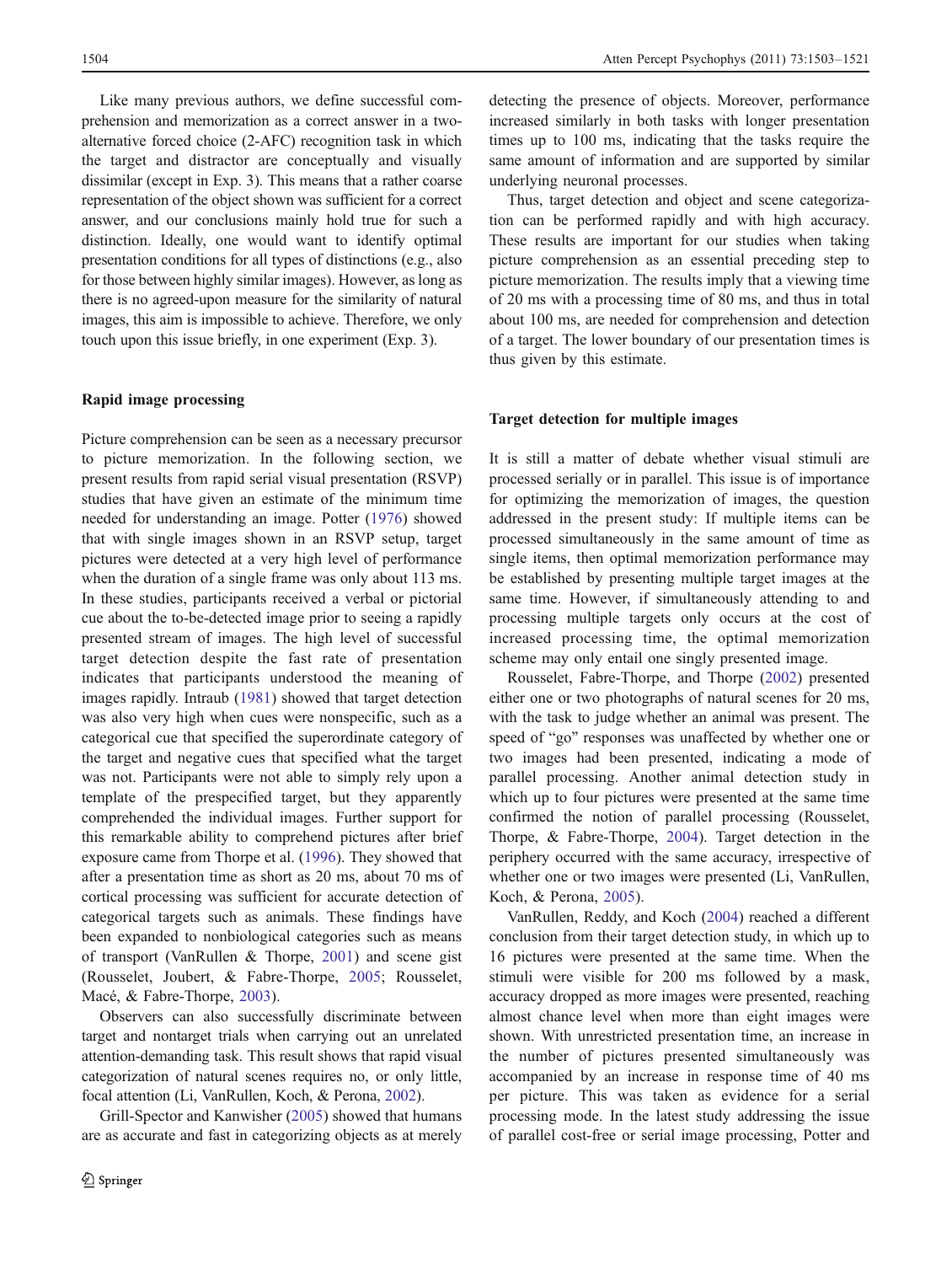Fox [\(2009](#page-18-0)) examined in detail the effect of presenting multiple pictures in a target detection task. They presented participants with an eight-frame RSVP sequence in which each frame contained between zero and four images, with a total number of eight images in each sequence. Target detection was significantly better when the target was presented alone than when with any number of other images were presented simultaneously. The same pattern of results was observed when participants had to perform a recognition task instead of a target detection task. An increase in the number of simultaneously presented images was associated with a decrease in performance. This result argued against cost-free parallel processing.

To summarize, the issue of parallel or serial processing has not yet been resolved. Until now, there is no conclusive proof for either parallel (with or without costs) or serial processing of visual images. We investigate this question in our experiments by varying the number of images presented concurrently. If two images were remembered as well as one image, given an equal presentation time, this would indicate cost-free parallel processing and would make simultaneous presentation of several images more efficient.

# Consolidation of an image

As reviewed above, target detection and gist extraction occur rapidly and with high accuracy. But how stable is the apparent understanding of the images? Is it sufficient for successful memorization, or is additional time needed for encoding and consolidation?

Potter ([1976\)](#page-18-0) tested not only target detection but also recognition memory, using an identical image presentation design. After seeing the image sequence, observers performed a yes–no recognition task on the 16 presented images and 16 distractors. Image recognition was poor, with only 11% of correct responses at an image presentation rate of 113 ms, as compared to 64% correct target detection responses. Recognition memory increased with slower presentation rates but was drastically below target detection performance in all conditions. The superiority of target detection to recognition memory led to the conclusion that pictures were identified rapidly but then immediately forgotten when processing time was too short. Intraub [\(1981\)](#page-18-0) likewise reported that significantly more pictures were detected than remembered.

The masking induced by the subsequent pictures was critical for the "memory loss": When images were presented equally briefly but now preceded and followed by a visual noise mask, recognition performance was as high as target detection when the presentation time was 120 ms (Potter, [1976](#page-18-0)). From this result and earlier ones (Potter & Levy, [1969\)](#page-18-0), the conclusion was drawn that an image is understood within 100 ms and is then immune to visual masking. At least another 300 ms of processing is necessary for a memory representation stable enough to survive conceptual masking, as induced by another meaningful picture. Longer presentation of the stimuli was associated with better recognition performance, as demonstrated in a study by Potter and Fox ([2009](#page-18-0)) in which images were shown for 240, 400, and 720 ms. To reach asymptotic performance levels, up to 1 s of viewing or processing time might be needed (Potter, Staub, & O'Connor, [2004\)](#page-18-0). Memorization of an image thus requires more time than target detection, and performance increases with longer viewing times, up to about 1 s.

Increasing the length of a blank interstimulus interval separating images also has a positive influence on later recognition memory (Tversky & Sherman, [1975](#page-18-0); Weaver, [1974](#page-18-0)). Gegenfurtner and Sperling ([1993\)](#page-18-0) showed that in a partial-report procedure, in which a probed row of letters had to be reported, performance leveled off at a mask delay of 100 ms. Vogel, Woodman, and Luck [\(2006](#page-18-0)) reported that 50 ms per item were sufficient for consolidation. Even longer delays did not provide an additional benefit.

However, in the studies of Gegenfurtner and Sperling [\(1993\)](#page-18-0) and Vogel et al. ([2006](#page-18-0)), memory was tested after each trial. In typical RSVP tasks, similar to our approach here, many more items have to be remembered over a longer time period; thus, more time for consolidation, and consequently a longer separation between images, might be needed.

Potter and Fox [\(2009](#page-18-0)) also examined the role of the length of the ISI. Each frame was visible for 160 ms and was followed by a blank ISI of 80, 240, or 560 ms. Performance increased with a longer ISI, albeit not as much as when the presentation time of the to-be-remembered images was increased in duration.

Thus, longer presentation times and longer ISIs are associated with better performance in memory tasks, with possibly a larger contribution of increasing presentation time. Both factors are therefore potential candidates for influencing the efficiency of encoding. Increasing their length will lead to better performance, but might have the reverse effect on efficiency. Thus, we need to find out where the gain in performance outweighs the longer time needed for presentation. We therefore varied both presentation time and ISI during presentation of the images in the present experiments in order to measure their impact on performance as percentage correct and on efficiency—that is, performance for a given time unit.

#### How detailed is the representation?

Upon viewing an image, participants might remember a variety of features, ranging from the pure gist to specific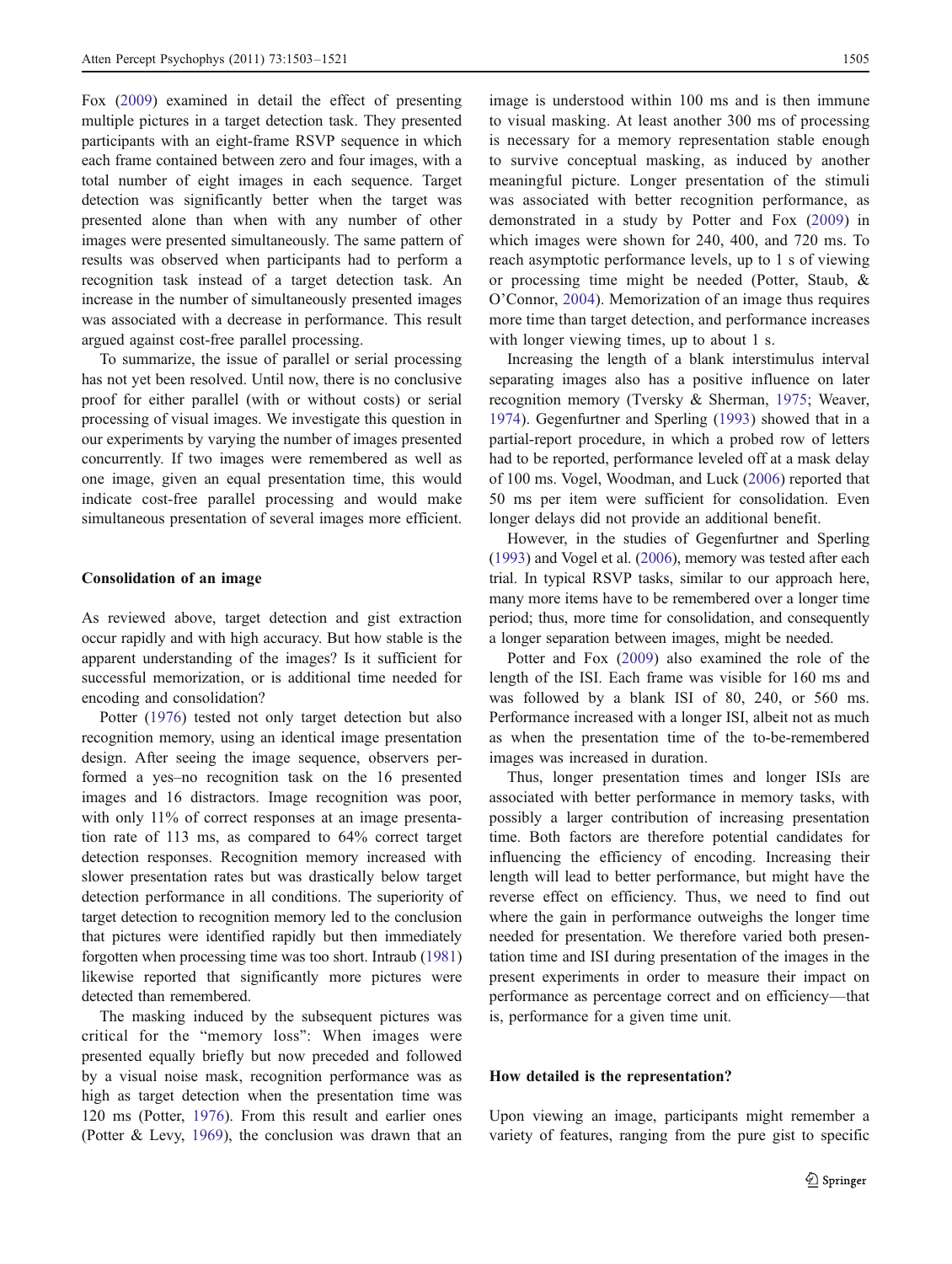visual details. As mentioned earlier, we mainly aim at identifying the most efficient presentation mode for memorization of images in terms of discrimination from random distractors. For this, a very basic understanding and remembering of the image would be sufficient. It could be the case that different presentation parameters would be needed to achieve maximally efficient performance for other types of memory queries—for example, remembering the orientation of an object.

A longer viewing time might allow extraction of more details. Loftus, Nelson, and Kallman ([1983\)](#page-18-0) showed that information acquisition varies over the time course of image viewing: Holistic information is extracted during the first fixation, and specific features are extracted later. More recently, Melcher ([2001,](#page-18-0) [2006\)](#page-18-0) reported evidence for a buildup of visual memory over longer presentation times. Hollingworth and Henderson ([2002\)](#page-18-0) showed that change recognition performance improved with the total duration of time spent fixating on a target prior to the occurrence of a change.

Brady, Konkle, Alvarez, and Oliva [\(2008\)](#page-17-0) showed participants thousands of images for 3 s each and then tested memory for a subset of the images. They concluded that visual LTM has a massive capacity and is capable of storing many visual details. When the distractor picture in the recognition task was only a "state change" of the original target picture—in other words, when the distractor depicted the target only slightly altered in appearance performance was significantly lower, albeit still very high. Assuming that the extraction of details continues, one might expect that these differences would be compensated for with a longer presentation time of the images used for a state discrimination task.

We examined the accumulation of information and the details extracted in two experiments: In Experiment 5, we used state distractors, as had been done by Brady et al. [\(2008\)](#page-17-0), and compared memory performance for these images with performance for random distractors using a range of presentation conditions. In Experiment 8, we tested accumulation of information by presenting an image once for a progressively longer presentation time or presenting it twice for half the time on each presentation.

#### Aims of our study

Our aim was to find the most efficient way of transferring information about images into memory. We define efficiency as the amount of information transferred into memory in a fixed time unit. If, for example, one image is remembered in a trial of 250-ms duration and 1.5 images are remembered in a trial of 500-ms duration, then by our definition, the first presentation mode would be more efficient.

First, in Experiments 1A and 1B, we varied the number of items presented at a time. If cost-free parallel processing occurs, showing more items at the same time should be more efficient. Alternatively, there could be an advantage for presenting only one item at a time, as suggested by Potter and Fox [\(2009](#page-18-0)). Second, in Experiment 2, we systematically varied presentation time and ISI because those variables affect performance in a visual memory task and are therefore inherently related to the efficiency of encoding.

As a third point, we investigated the nature of the memory representations in Experiment 3 by using distractor images that were conceptually and visually similar to the targets in the recognition task.

We also examined the stability of memory representations. Shortening presentation time and ISI might be associated with a less stable memory representation that is sufficient for immediate testing but not for recognition after prolonged time periods. In Experiment 4, we therefore retested a subset of participants after a delay of a week. In Experiment 5, we inserted a delay of a couple of minutes between image viewing and testing and examined the effects on memory performance. As a last point, in Experiment 6 we tested whether repeated exposure to an image (e.g., twice for 100 ms each time) was superior to only one exposure, with the same total presentation time (e.g., 200 ms).

# General method

In all experiments, we ensured that the lighting conditions were the same for all participants. The experiments were carried out in accordance with the rules of the local ethics committee.

#### Participants

All participants were students of Justus Liebig University Giessen. Both male and female students participated, but the data were not analyzed separately for gender. The age range was between 19 and 30 years. Participants received  $E8/h$  for participation, with the actual payout depending on how long the experiment lasted. All participants had selfreported normal or corrected-to-normal vision.

#### Equipment

The experiment was written in MATLAB using the Psychophysics Toolbox extensions (Brainard, [1997;](#page-17-0) Pelli, [1997](#page-18-0)). Images were presented on an Iiyama VisionMaster 513 (MA203DT) 21-in. CRT screen with a monitor resolution of 1,280×960 pixel and a refresh rate of 100 Hz. A chinrest to stabilize the head position of the participants was placed at a distance of 47 cm from the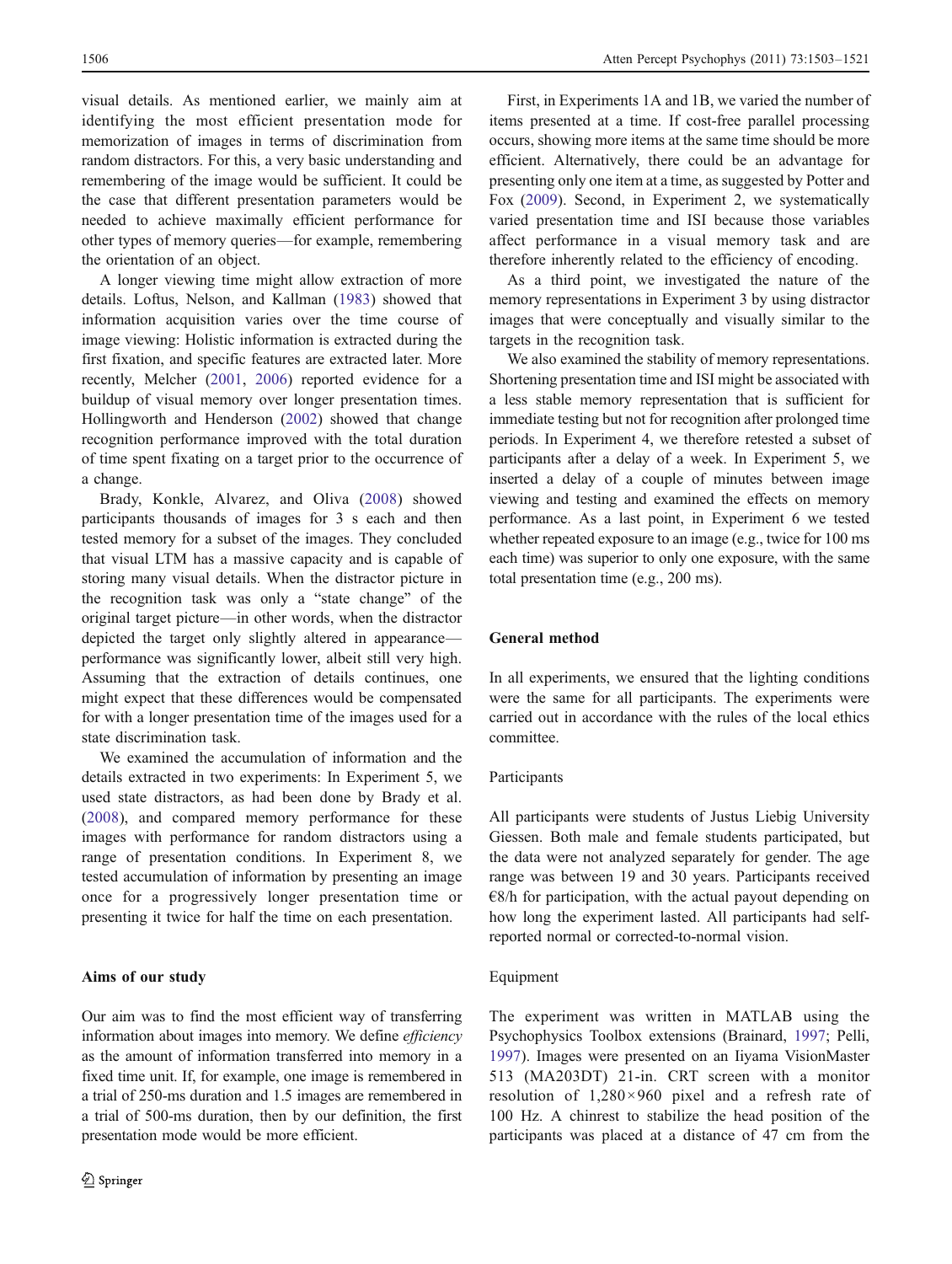screen, resulting in a visual field of  $48.2^{\circ} \times 36.9^{\circ}$  of visual angle.

### Stimuli

We used the images provided by Brady et al. [\(2008\)](#page-17-0). These images depict everyday items such as remote controls, dollar bills, and food items. We only used images that stemmed from distinct categories, except where otherwise noted. Images were resized to fit into a 4.8° of visual angle square bounding box. Depending on the specific conditions of the experiment, one, two, four, or eight images were shown concurrently. Images were arranged on an invisible circle with a radius of approximately 13° of visual angle. When only one image was shown, it was presented in the center of the screen. When two images were shown, they appeared at the 3 and 9 o'clock locations; in the four-images condition, they were at the 3, 6, 9, and 12 o'clock locations; and in the eight-images condition, they appeared evenly divided on the invisible circle starting at 3 o'clock. Participants were told that within one block of trials—that is, for trials with the same number of images—the pictures would always be shown at the same locations. When possible, the stimuli were counterbalanced across conditions.

# Procedure

The experiment consisted of two phases: a learning phase and a testing phase. In the learning phase, participants viewed a sequence of images presented on the screen. Details about presentation time (PT), ISI, and number of images are given in the [Method](#page-4-0) sections of the individual experiments. Participants were instructed to remember the images in preparation for a 2-AFC recognition task. The learning phase was followed by the test phase. In the test phase, two images, the target and a distractor, were shown side-by-side on the screen with unlimited viewing time. Participants indicated which image they believed they had previously seen: To select the image on the left side, participants pressed the left arrow, and to select the one on the right side, they pressed the right arrow. The target object was randomly chosen to be positioned on the left or the right side. After the participants had made a choice, the images disappeared. No feedback was given. The next image pair appeared after 1,000 ms. Figure [1](#page-4-0) shows an example of the experimental procedure.

## The role of concurrently presented images

<span id="page-4-0"></span>In Experiment 1A, we investigated the effect of the number of images shown concurrently. We presented one, two, four, or eight images simultaneously. The ISIs were set to 500



Fig. 1 Example of the experimental procedure. The learning phase was followed by the test phase, consisting of a 2-AFC recognition task

and 2,000 ms. The basic PTs were 250 or 500 ms per image, meaning that these values were multiplied by the number of images presented concurrently to arrive at the PT for a given condition.

By comparing conditions in which the PT and the ISI were the same but the number of objects varied, we examined the effect of number of images presented concurrently. In addition, this design allowed us to test whether variations in the PTs matter. For this analysis, we compared performance for different PTs with the same ISI. As a final point, we tested whether the length of the ISI mattered. For this examination, we compared performance for conditions that only varied in the ISI (500 vs. 2,000 ms).

In Experiment 1B, we shortened the presentation durations further for the multiple-images condition, to test whether this would lead to worse memory performance. For the one-image condition, we used longer and shorter trial durations to define the range in which variations mattered.

# Experiment 1A

# Method

Every participant performed four blocks of trials. The number of images shown simultaneously was held constant in every condition for a participant, whereas the PT and the ISI varied. The order of the conditions was randomized across participants. When one image was shown, the PT was 250 or 500 ms. When two images were shown, PTs were 500 or 1,000 ms. When four images were shown, PTs were 1,000 or 2,000 ms, and for eight images, they were 2,000 or 4,000 ms. There were always 5 participants for each number of images, except when only one image was shown  $(n = 4)$ . Every condition consisted of 100 trials, except for the eight-images conditions, which consisted of 50 trials.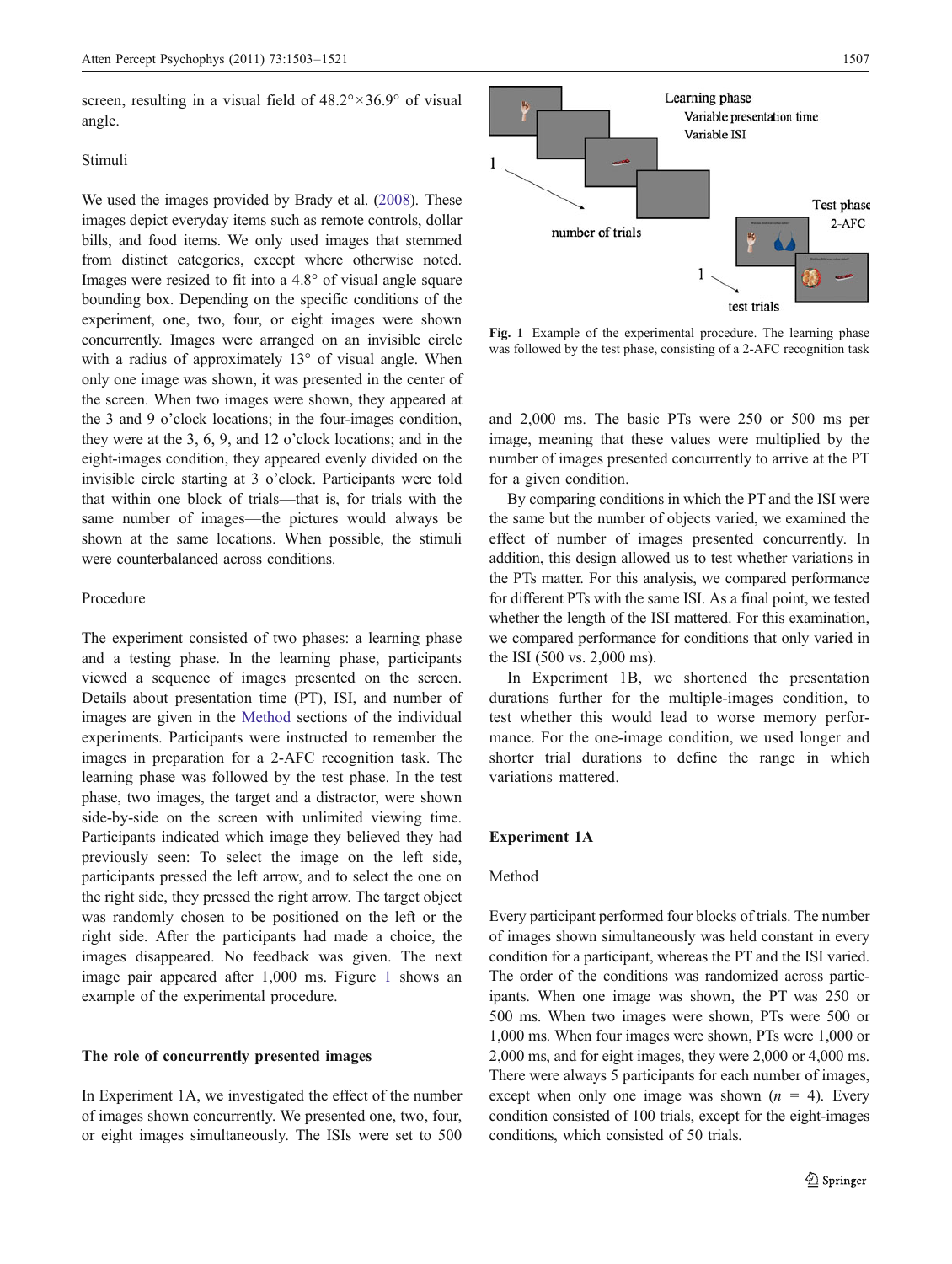# Results

Memory performance and capacity First, we report memory performance (as percentage correct) and memory capacity for the various conditions. Memory performance defined as the percentage of correct answers in the memory task for the different conditions is summarized in Table [1.](#page-5-0)

For one image, performance increased with longer trials. Performance was best for the combination of a long PT and a long ISI (500 and 2,000 ms, respectively) with  $M = 92.75\%$ . In this and all subsequently reported repeated measures ANOVAs, degrees of freedom were adjusted according to Greenhouse–Geisser. A repeated measures ANOVA with the factors PT and ISI showed significant main effects of PT,  $F(1, 3) = 24.92, p = .015, \text{ and ISI}, F(1, 3) = 94.27, p = .002.$ The interaction was not significant. Thus, a longer presentation time and a longer ISI led to higher performance.

There were no significant main effects or interactions in any of the other conditions. Varying the PT and the ISI did not have a significant effect when multiple images were presented.

The main aim of our experiments was to examine the efficiency of encoding. To facilitate a comparison of results and to estimate the efficiency, we converted performance as percentage correct into a measure of capacity in terms of stored items. This measure also takes the number of simultaneously presented items into account. First, to correct for guessing, we calculated  $p$ , the corrected proportion correct:  $p = (x - g)/(1 - g)$ , where x is the raw proportion correct andg is the guessing probability of .5

(Busey & Loftus, [1994\)](#page-17-0). The resulting  $p$  was then multiplied by the number of objects presented (e.g., one, two, four, or eight). Since our aim was to find the most efficient mode of presentation, we took the trial length into account. Thus, we calculated the capacity for a time unit of 1,000 ms. To do this, we divided the reference time unit of 1,000 ms by the trial duration of a condition. This gave us the factor with which we then multiplied the capacity estimate in the respective condition. For example, when the total trial length was 750 ms, the capacity estimate was multiplied by 4/3, whereas when it was 1,500 ms, the multiplier was 2/3. The results are shown in Fig. [2.](#page-6-0)

Depicted is the mean capacity per time unit and the standard error of the mean (SEM). The first bar stands for the combination of the respective shorter PT with an ISI of 500 ms, the second bar stands for the combination of the respective shorter PT and an ISI of 2,000 ms. The third and fourth bars represent the combination of the longer PTs and the two ISIs.

Using a long ISI was not profitable, as shown by the low values of the second and fourth bars. Performance per time unit was better when only one or two images were presented. Because for two images the tested variations in PT and ISI did not matter for performance, it is necessary to investigate whether and how shortening those times affected performance.

Memory performance: The role of the number of images To address whether images were processed in parallel without any costs—that is, without a drop in performance—we

Table 1 Performance (defined as percentage correct) for the various combinations of the number of concurrently presented images, presentation time, and interstimulus interval (ISI), Experiment 1A

<span id="page-5-0"></span>

| No. of Images  | Presentation Time (ms) | ISI (ms) | Trial Duration (ms) | Performance (% correct) | <b>Standard Deviation</b> |
|----------------|------------------------|----------|---------------------|-------------------------|---------------------------|
| $\mathbf{1}$   | 250                    | 500      | 750                 | 76.00                   | 8.98                      |
| 1              | 250                    | 2,000    | 2,250               | 85.50                   | 9.26                      |
| 1              | 500                    | 500      | 1,000               | 83.50                   | 7.59                      |
| 1              | 500                    | 2,000    | 2,500               | 92.75                   | 6.34                      |
| $\overline{c}$ | 500                    | 500      | 1,000               | 66.00                   | 7.34                      |
| 2              | 500                    | 2,000    | 2,500               | 71.80                   | 12.44                     |
| 2              | 1,000                  | 500      | 1,500               | 73.20                   | 14.53                     |
| $\overline{2}$ | 1,000                  | 2,000    | 3,000               | 79.60                   | 8.50                      |
| 4              | 1,000                  | 500      | 1,500               | 60.00                   | 3.94                      |
| 4              | 1,000                  | 2,000    | 3,000               | 62.20                   | 8.08                      |
| 4              | 2,000                  | 500      | 2,500               | 66.80                   | 10.35                     |
| 4              | 2,000                  | 2,000    | 4,000               | 72.00                   | 9.03                      |
| 8              | 2,000                  | 500      | 2,500               | 50.40                   | 4.04                      |
| 8              | 2,000                  | 2,000    | 4,000               | 57.20                   | 4.32                      |
| 8              | 4,000                  | 500      | 4,500               | 56.80                   | 7.10                      |
| 8              | 4,000                  | 2,000    | 6,000               | 56.40                   | 4.04                      |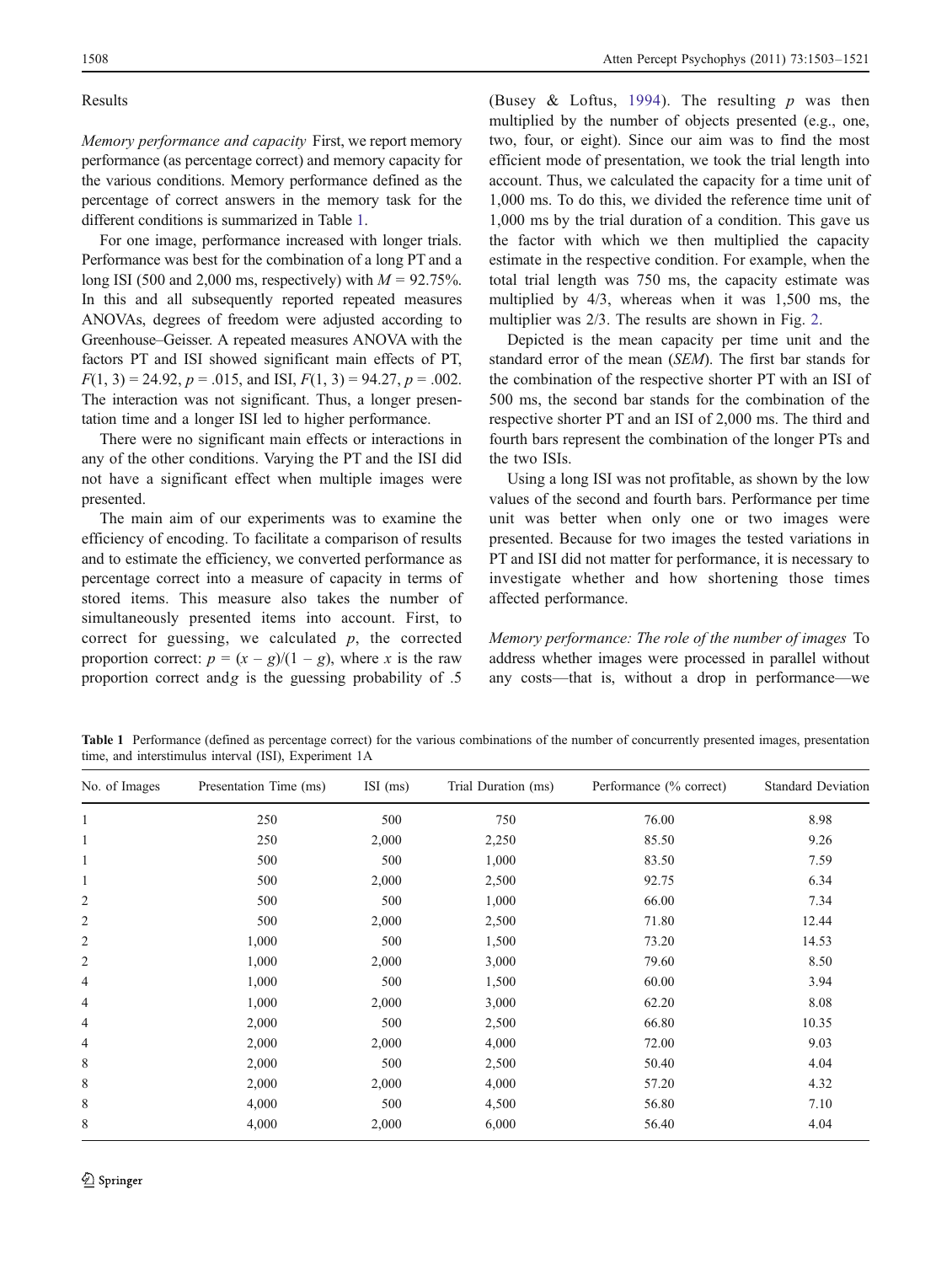

Fig. 2 Mean capacity per unit and SEM for the various combinations of presentation time and interstimulus interval (ISI), Experiment 1A. The labels in the upper-right corners specify the number of concurrently presented images

compared those conditions in which the number of objects varied but viewing time and ISI were identical. Performance was compared using a Welch test. Table [2](#page-6-0) shows which conditions were compared and the resulting  $t$  and  $p$  values. The mean difference was calculated by subtracting performance for the participants who had seen more pictures from that of the participants who had seen fewer pictures presented concurrently. All differences were positive, showing that performance was always higher in the condition with fewer items presented. All differences were significant except for the conditions with PT 1,000 ms and ISI 500 ms with two or four objects presented.

From these results, we conclude that processing of multiple images does not occur in a cost-free parallel fashion: When the PT and ISI were identical, performance was lower when more items were presented.

With respect to the efficiency of encoding, the results showed that presenting one or two objects for a short time was superior to presenting more images concurrently for a longer time.

## Experiment 1B

In the second part of Experiment 1, we were mainly concerned with addressing the question of the most efficient encoding. Thus, we shortened the trial durations for multiple images presented concurrently. To estimate the range in which variations in PT and ISI mattered for one image presented, we used both longer and shorter trial durations.

# Method

When one image was shown at a time, the total trial durations were 200 ms (PT 100 + ISI 100), 500 ms (PT 250 + ISI 250),

<span id="page-6-0"></span>

| No. of images $(A)$ | No. of images $(B)$ | Difference $A-B$ (% correct) | Presentation time (ms) | ISI $(ms)$ |       |         |  |
|---------------------|---------------------|------------------------------|------------------------|------------|-------|---------|--|
|                     |                     | 17.50                        | 500                    | 500        | 3.485 | $.012*$ |  |
|                     |                     | 20.95                        | 500                    | 2,000      | 3.272 | $.016*$ |  |
| 2                   | 4                   | 13.20                        | 1,000                  | 500        | 1.960 | .112    |  |
| 2                   | 4                   | 17.40                        | 1,000                  | 2,000      | 3.318 | $.011*$ |  |
| 4                   | 8                   | 16.40                        | 2,000                  | 500        | 3.300 | $.020*$ |  |
| 4                   | 8                   | 14.80                        | 2,000                  | 2,000      | 3.306 | $.017*$ |  |

Table 2 Conditions and results of the Welch test used to estimate the effect of the number of images presented concurrently, Experiment 1A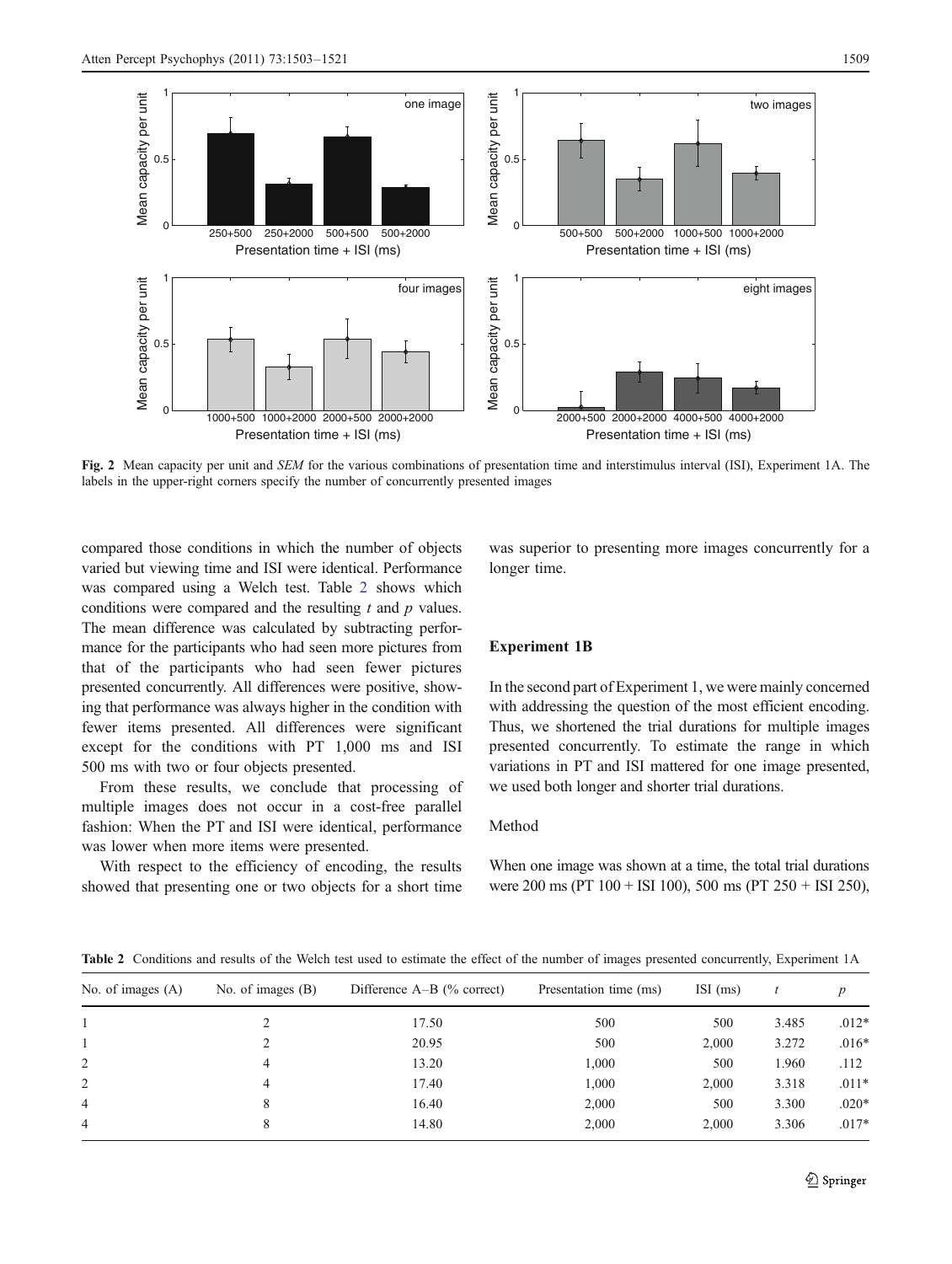1,000 ms (PT 250 + ISI 750), and 1,250 ms (PT 750 + ISI 500). Four students took part in those four conditions. An additional 4 students participated in the other three conditions, in which either two images were shown (PT  $250 + ISI$  250; PT 500 + ISI 250) or four (PT 500 + ISI 500).

# Results

Memory performance Table [3](#page-7-0) summarizes performance in terms of the percentage correct for the various conditions.

For one object, a repeated measures ANOVA showed a significant main effect of PT,  $F(3, 9) = 11.32$ ,  $p = .035$ . Pairwise comparisons with Bonferroni adjustment showed only one significant difference: Performance for a PT of 750 ms with an ISI of 500 ms was significantly higher than for a PT and ISI of 100 ms each. When only the ISI was different, with an identical PT of 250 ms, performance did not differ significantly, indicating that variations of an ISI between 250 and 750 ms did not have an effect.

For two objects with a PT of 250 ms and an ISI of 250 ms, mean performance was  $M = 59.75\%$  (SD = 4.86). For the combination of a PT of 500 ms and an ISI 250 ms, mean performance was  $M = 57.75\%$  (SD = 2.75). When four objects were shown, performance was  $M = 55.5\%$  (SD = 4.44). The differences between the three conditions were not significant. The average performance in the two-images conditions in Experiment 1B was significantly lower than the average performance for two images in Experiment 1A, as a Welch test showed,  $t(7) = 4.22$ ,  $p = .007$ , meaning that performance declined with shorter presentation times. The same conclusion held true for the four-images condition,  $t(7) = 2.66$ ,  $p = .033$ .

Memory capacity Again, we looked at performance for a specific time unit. Figure [3](#page-8-0) shows the capacity estimates for the various conditions. For one image (black bars), the unit capacity was highest when PT and ISI added up to 200 ms, with  $M = 1.9$  objects remembered for the time unit of 1,000 ms, followed by  $M = 1.01$  objects per time unit for a trial duration of 500 ms, and only  $M = 0.62$  and  $M = 0.63$ objects per time unit for the comparatively long blocks.

Thus, memorizing images is most efficient when individual images are presented for short durations. A repeated measures ANOVA showed a significant main effect of condition,  $F(3, 9) = 21.45$ ,  $p = .009$ . Pairwise comparisons with Bonferroni adjustment showed that the capacity estimate in the shortest trial (200 ms) was significantly higher than in all other trials (for the 1,000-ms condition,  $p = .030$ ; for 1,250 ms,  $p = .048$ ; for 500 ms,  $p = .033$ ).

For two images, the most objects per time unit  $(M = 0.78)$ were stored in the condition with the shortest trial duration (500 ms). For the other condition in which two images were shown simultaneously, only  $M = 0.41$  images were memorized per time unit. For four images, the average was even lower, with  $M = 0.36$  images remembered.

# Discussion: Experiments 1A and 1B

Experiments 1A and 1B showed that variations in PT and ISI only had an effect when one image was presented. Although performance (as percentage correct) decreased with shorter trial durations, this effect was negligible in terms of the efficiency of encoding. The maximal efficiency was reached with one image presented for 200 ms  $(PT + ISI)$ . To reach the same unit capacity for two images using a viewing time of 200 ms, it would be necessary for performance in that condition to be identical to performance in the 500-ms condition, which is highly unlikely; thus, we focused in subsequent experiments on presenting one image at a time. Presenting more images at one time while keeping PT and ISI constant was associated with worse performance, indicating that no cost-free parallel processing of images occurred.

# The roles of PT and ISI

Experiment 1 showed that it was most efficient to present just one image for a very short time. We therefore focused on presenting one image at a time and conducted a stringent

Table 3 Performance (defined as percentage correct) for the various combinations of the number of concurrently presented images, presentation time, and interstimulus interval (ISI), Experiment 1B

<span id="page-7-0"></span>

| No. of images  | Presentation time (ms) | ISI $(ms)$ | Trial duration (ms) | Performance (% correct) | Standard deviation |
|----------------|------------------------|------------|---------------------|-------------------------|--------------------|
|                | 750                    | 500        | 1,250               | 89.00                   | 8.79               |
|                | 250                    | 750        | 1,000               | 81.50                   | 11.71              |
|                | 250                    | 250        | 500                 | 75.25                   | 16.46              |
|                | 100                    | 100        | 200                 | 69.00                   | 5.35               |
| 2              | 250                    | 250        | 500                 | 59.75                   | 4.86               |
| 2              | 500                    | 250        | 750                 | 57.75                   | 2.75               |
| $\overline{4}$ | 500                    | 500        | 1,000               | 55.50                   | 4.44               |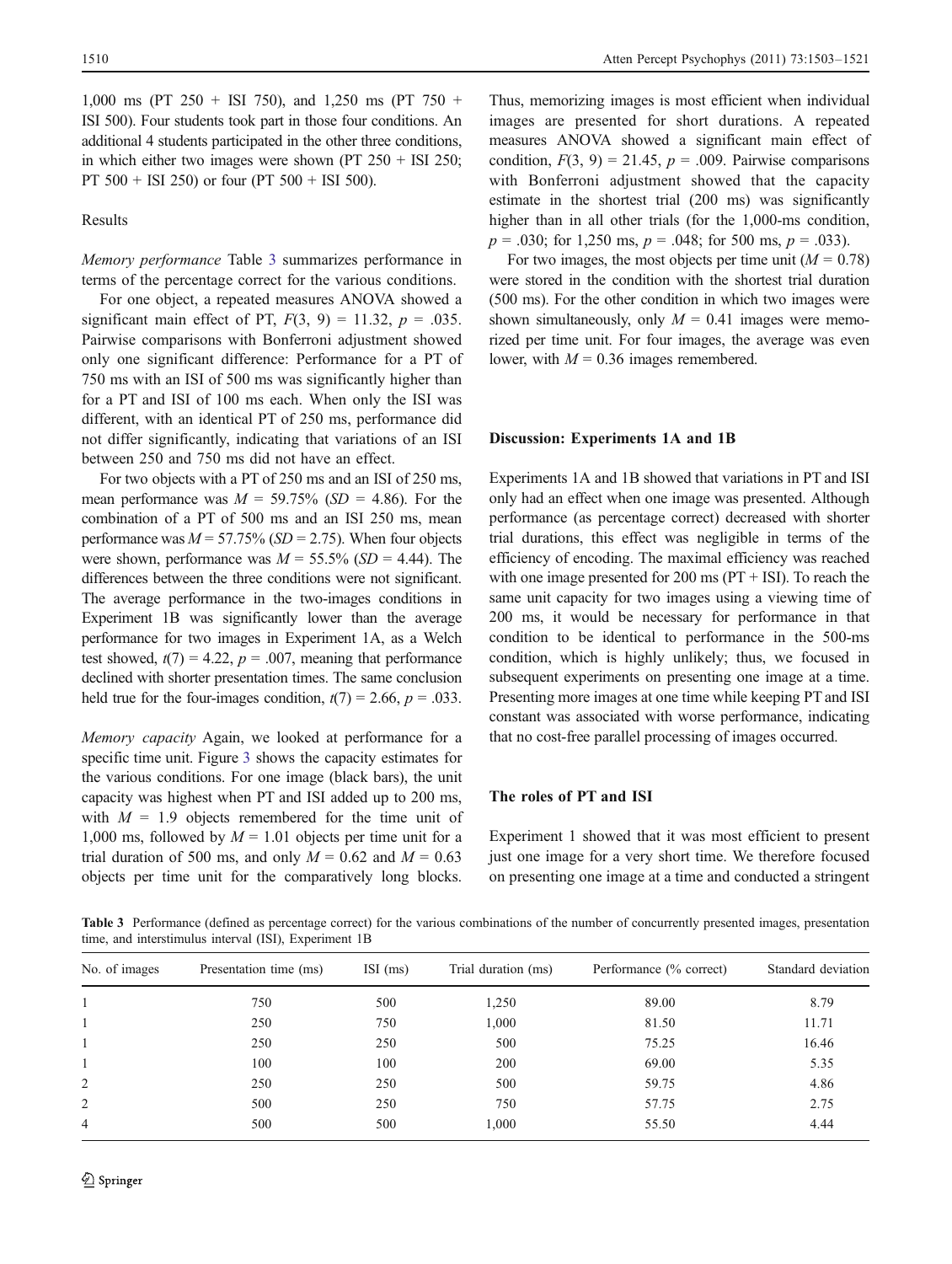

Fig. 3 Mean capacity per unit and SEM, Experiment 1B. The values on the x-axis are the sums of the respective presentation times and interstimulus intervals (ISIs)

test to determine the PT and ISI at which we would find the highest capacity estimate per time unit.

# Experiment 2

# Method

We used PTs of 50, 100, 200, and 300 ms and ISIs of 0, 50, 100, and 200 ms, resulting in 16 conditions. A total of 20 students participated in all 16 conditions. Each condition consisted of 50 trials, presented in a blocked manner.

The PT was not shortened further, because exploratory work had shown that performance broke down to chance level when an image was only visible for 25 ms (with ISIs of both 25 and 50 ms).

## Results

Memory performance Table [4](#page-8-0) summarizes the conditions used in this experiment and gives the results. Performance is reported both as percentage correct and as capacity per time unit.

Inspection of Table [4](#page-8-0) shows that performance tended to increase with longer trial durations. Performance was significantly above chance in all conditions, as shown by a one-sample ttest. To disentangle the contributions of PT and ISI, we conducted a repeated measures ANOVA with these two factors. Both factors had a significant effect on performance, as did the interaction [PT,  $F(3, 57) = 78.19$ ,  $p < .000$ ; ISI,  $F(3, 57) = 35.34, p < .000$ ; PT  $\times$  ISI interaction,  $F(9, 171) = 3.78$ ,  $p = .003$ . The estimated marginal means for the four PTs were  $M = 57.83\%$  (50 ms),  $M = 62.53\%$ (100 ms),  $M = 71.38\%$  (200 ms), and  $M = 77.3\%$  (300 ms). Pairwise comparisons with Bonferroni adjustment showed that all differences were significant (all  $ps < .005$ ). The estimated marginal means for the various ISIs were  $M =$ 62.15% (0 ms),  $M = 65.55\%$  (50 ms),  $M = 68.33\%$  (100 ms). and  $M = 73.0\%$  (200 ms). Pairwise comparisons with Bonferroni adjustment showed that the differences between an ISI of 0 ms and all other ISIs were significant (all  $ps < .018$ ). Thus, the shortest ISI was associated with worse performance. Performance for the longest ISI (200 ms) was significantly better than for all other ISIs (all  $ps < .004$ ). The difference between ISIs of 100 and 200 ms was not significant.

This experiment showed a significant interaction between PT and ISI. For a PT of 50 ms, only the difference between an

|     |              |     | $%$ Correct | SD    | Per Unit | SD   |
|-----|--------------|-----|-------------|-------|----------|------|
| 50  | $\mathbf{0}$ | 50  | 55.70       | 5.92  | 2.28     | 2.37 |
| 100 | $\mathbf{0}$ | 100 | 56.00       | 6.39  | 1.20     | 1.28 |
| 200 | $\mathbf{0}$ | 200 | 63.10       | 9.28  | 1.31     | 0.93 |
| 300 | $\theta$     | 300 | 73.80       | 11.22 | 1.59     | 0.75 |
| 50  | 50           | 100 | 55.70       | 7.20  | 1.14     | 1.44 |
| 100 | 50           | 150 | 59.60       | 6.82  | 1.28     | .091 |
| 200 | 50           | 250 | 69.40       | 7.63  | 1.55     | 0.61 |
| 300 | 50           | 350 | 77.50       | 12.45 | 1.57     | 0.71 |
| 50  | 100          | 150 | 58.30       | 7.41  | 1.11     | 0.99 |
| 100 | 100          | 200 | 62.40       | 11.58 | 1.24     | 1.16 |
| 200 | 100          | 300 | 74.60       | 9.25  | 1.64     | 0.62 |
| 300 | 100          | 400 | 78.00       | 10.99 | 1.40     | 0.55 |
| 50  | 200          | 250 | 61.60       | 7.33  | 0.93     | 0.58 |
| 100 | 200          | 300 | 72.10       | 9.05  | 1.47     | 0.60 |
| 200 | 200          | 400 | 78.40       | 9.19  | 1.42     | 0.46 |
| 300 | 200          | 500 | 79.90       | 11.42 | 1.20     | 0.46 |

<span id="page-8-0"></span>Table 4 Performance (defined as percentage correct) and unit capacity for the various combinations of presentation time and interstimulus interval (ISI), Experiment 2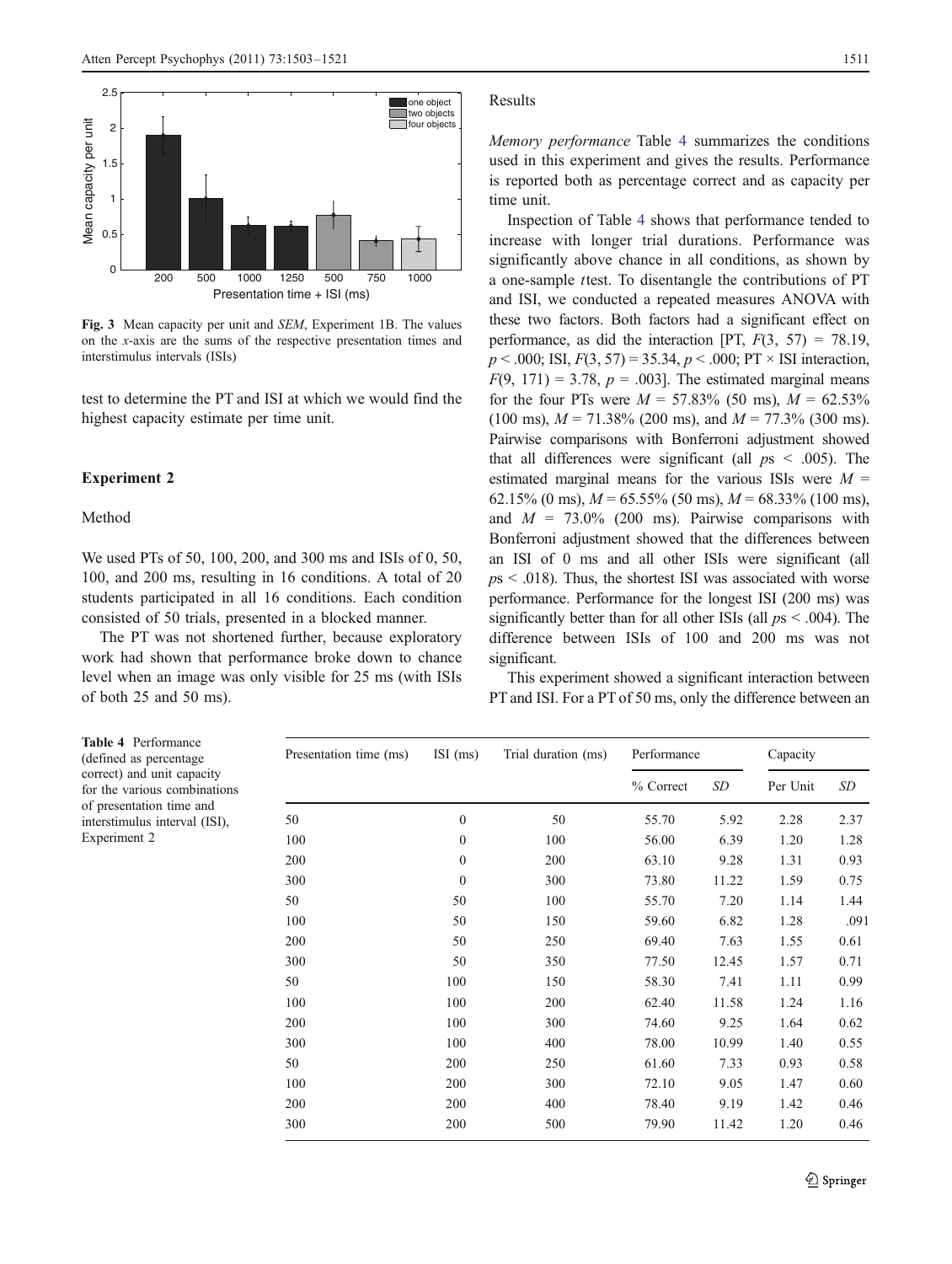ISI of 0 and 200 ms was significant ( $p = .032$ ). For a PT of 100 ms, performance at an ISI of 200 ms was significantly higher than performance at any of the other ISIs (all  $ps < .006$ ). For a PT of 200 ms, all differences were significant (all  $ps < .030$ ), except for the comparison of ISIs of 100 and 200 ms. For a PT of 300 ms, only one difference in ISIs was significant (50 vs. 200 ms). Figure [4](#page-9-0) shows performance as a function of PT and ISI.

The results indicate that for both the shortest and longest PTs, variations in the ISI were of lesser importance than in the other two conditions. For a PT of 50 ms, this could reflect baseline performance, meaning that such a short PT simply does not allow for higher performance, independent of the ISI. For a PT of 300 ms, the limited impact of the ISI might indicate saturation: The maximum performance was already reached during image presentation, meaning a blank interval did not bring an additional benefit.

Memory capacity We calculated performance in terms of the items stored per time unit of 1,000 ms. As Fig. [5](#page-10-0) shows,



<span id="page-9-0"></span>Fig. 4 In the top graph, the four lines stand for the different interstimulus interval (ISIs), whereas the  $x$ -axis shows the different presentation times. In the bottom graph, these two factors are reversed. The y-axes show the percentages of correct answers, Experiment 2

the mean unit capacity was rather similar across conditions, with the exception of a peak when total trial duration was only 50 ms (PT  $50 + ISI$  0). However, this cannot be considered as the most efficient way, because some people are unable to memorize anything in this condition; the variation in performance is very large.

We conducted a repeated measures ANOVA across all conditions. The effect of trial duration was only slightly above significance,  $F(15, 285) = 2.39$ ,  $p = .063$ . In a repeated measures ANOVA with two factors, PT and ISI, neither of the factors reached significance (both  $ps > .153$ ). The interaction was significant,  $F(9, 171) = 7.09$ ,  $p = .032$ , but was limited in its scope: Significant effects only emerged for a PT of 300 ms; also, an ISI of 200 ms was related to a significantly lower unit performance than with any of the other ISIs (all  $ps < .016$ ).

Analysis of viewing order We analyzed performance depending on the order in which the images had been viewed. For this analysis, in each condition we compared performance for the first, the middle (25th), and the last (50th) image seen in the sequence. We used Cochran's test for the comparison. Since 20 students had participated in each condition, the comparisons were made based on 20 data points for each condition. Only one condition (PT  $250 + ISI$  100) showed a significant effect,  $p = .050$ , in terms of a primacy effect: The first item that had been seen was remembered with a greater accuracy. In all other conditions, performance was the same for all trial numbers under consideration.

We were also interested in seeing whether performance on subsequent trials was related. Does consolidation of one image at trial  $n$  have a negative impact on the memorization of the subsequently presented image  $n + 1$ ? One could imagine that consolidation might need more time than was provided by the ISI: When one image was consolidated successfully (as indicated by a correct answer in the testing session), consolidation would then have continued to take place while the next image was already shown, making it likely that the second image would not be remembered. In the whole sequence of trials, the combination of two subsequent correct trials should then be less likely to occur than the combination of an incorrect and a correct trial, or vice versa. We counted the numbers of correct–incorrect, correct–correct, incorrect–correct, and incorrect–incorrect pairs, and then compared these numbers against the expected numbers for each pairing that could be derived from the probabilities of a correct and an incorrect answer in the respective condition. Using a chisquare test, we compared the expected and the observed frequencies. We failed to find any significant effects, meaning that there was no clustering of certain outcomes for two successive trials.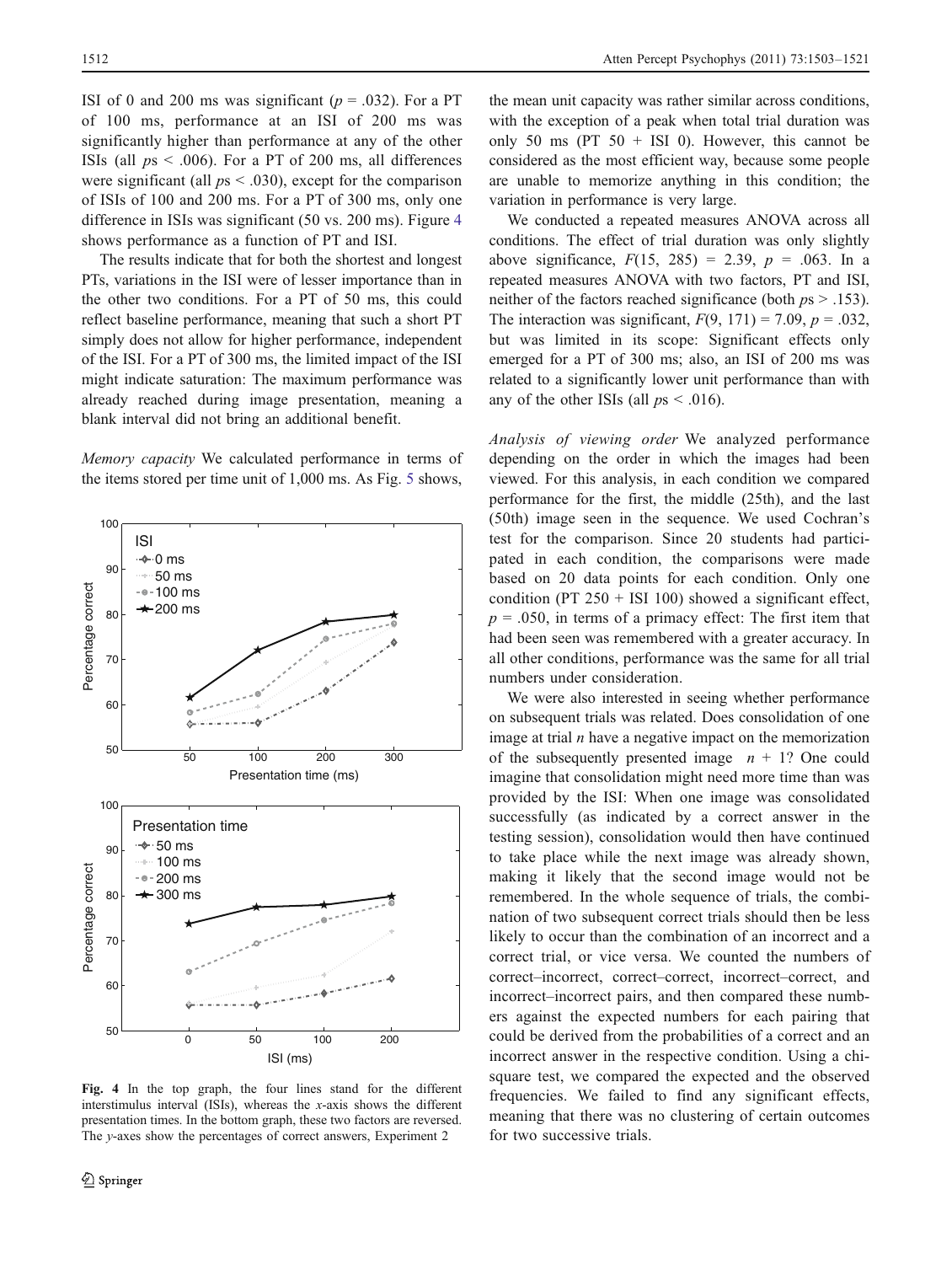

## Discussion

In this experiment, we examined how variations in the PT and the ISI affect performance and the efficiency of encoding. We showed that increases in PT and ISI are associated with better performance, defined as percentage correct. Efficiency was hardly affected by these variations. We concluded that the rate of encoding into memory is fixed at about 1.4 objects per second. When the trial duration is extremely short (50 ms), very high capacity values can be reached. However, considering that only a subset of the participants were able to perform above chance, in general this is not the most efficient presentation mode, which is reflected by the fact that performance with a 50-ms trial duration was not significantly higher than in the other conditions. Clearly, for a subset of participants, very rapid presentation is the most efficient way of presentation. However, in any scenario that is not tailored to an individual but to a group, such as an advertisement on TV, this presentation mode is not more efficient than the others.

Additionally, we found a significant interaction effect  $(PT \times ISI)$ , with variations in the ISI mattering less at the longest and shortest viewing durations of the stimuli, possibly indicating baseline and saturation performance.

We did not find evidence for a reliable differential effect of item position in the learning phase. Neither the images viewed early nor late in the sequence were remembered better.

#### The role of distractor similarity

<span id="page-10-0"></span>As reviewed in the introduction, there is evidence supporting the notion that participants are able to remember many visual details (Brady et al., [2008;](#page-17-0) Castelhano & Henderson, [2005;](#page-17-0) Hollingworth, [2004;](#page-18-0) Hollingworth & Henderson, [2002;](#page-18-0) Vogt & Magnussen, [2007\)](#page-18-0). Up to this point in our experiments, the distractor image in the recognition task was always conceptually dissimilar to the target image. This means that participants could have relied upon storing solely a brief verbal label without remembering any visual details. It might well be that more time is needed to extract more details, and that consequently the most efficient presentation conditions may vary. To investigate this issue, we used a particular set of images in the recognition task: the image pairs during testing—that is, the target and distractor images showed the same object, only in a different state (see Brady et al., [2008](#page-17-0)). For example, an image could depict a whole cookie, and the matching "state distractor" would depict the same cookie in a partially eaten state. Using these images, we aimed to test the extent to which participants stored a coarse, verbal label capturing the meaning of an image, or whether they stored visual details as well.

## Experiment 3

# Method

A group of 8 students participated in one part of this experiment, performing in four blocks of trials. We used a  $2 \times 2$  design in which PT and distractor type were varied: The PTwas set to either 100 or 200 ms, with a constant ISI of 50 ms, and the distractor in the memory task was either a random or a state distractor. A random distractor meant that the target image was paired with a categorically different distractor. A *state* distractor was a distractor image showing the same object as the target image, but in a different state. We used a blocked design, meaning that within one block, all images were shown for the same amount of time, and all trials in the recognition phase required the same type of discrimination (i.e., between a target and a random distractor or between a target and a state distractor).

Another 8 students took part in a further four conditions: (1) PT  $100 + ISI$   $100$ , (2) PT  $300 + ISI$   $100$ , (3) PT  $400 +$ ISI 200, and (4) PT  $800 +$  ISI 200. An interleaved design was used here: The image sequence consisted of 25 state distractors and 25 random distractors. This was done in order to avoid the use of specific strategies and to prevent potential frustration for the participants if discrimination between a target and a state distractor was too difficult. We used longer PTs to test the hypothesis that extracting the high level of detail necessary for performing a state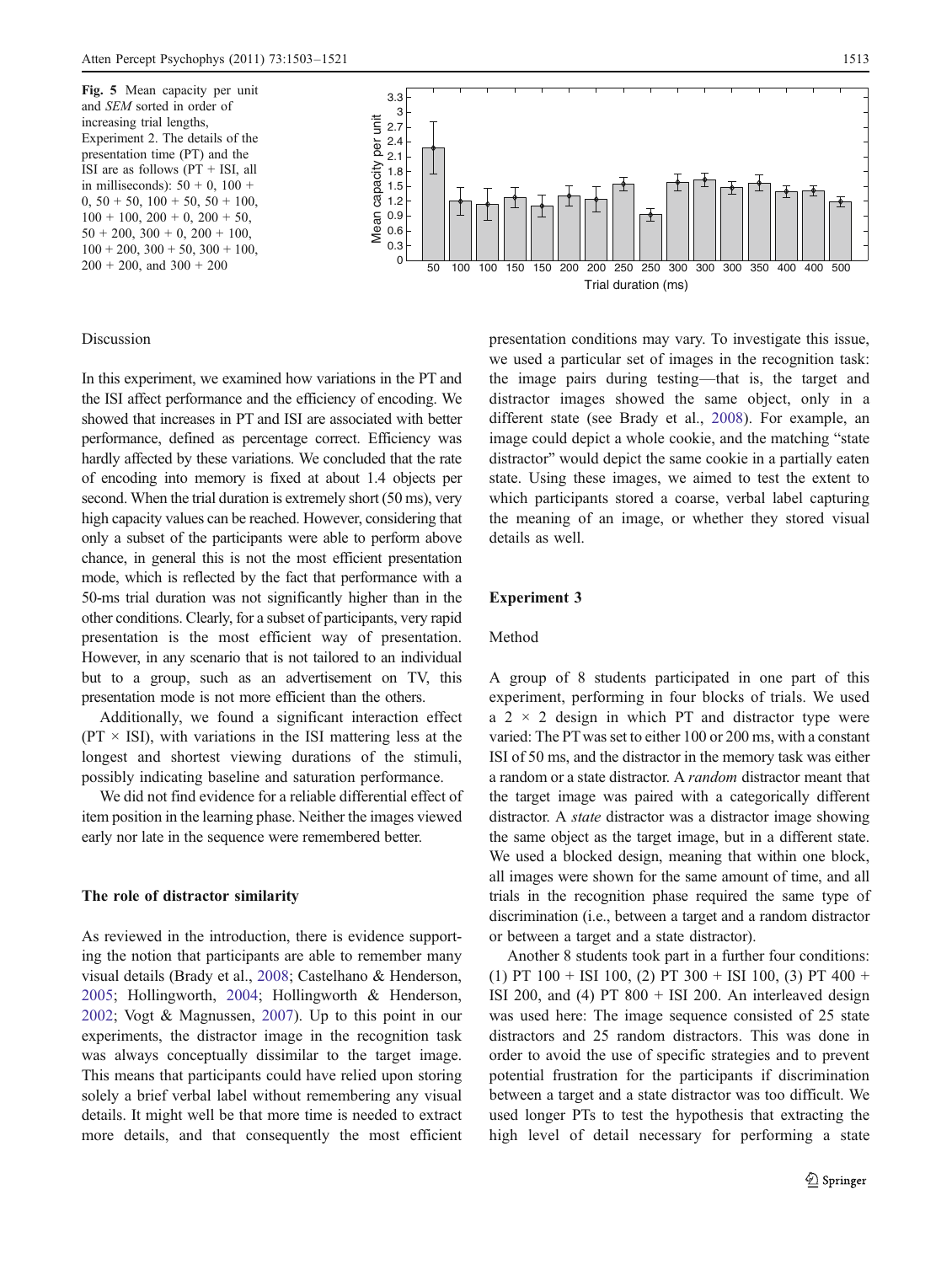discrimination would need more time but could be done as well as a coarser discrimination, given a sufficiently long viewing duration.

# Results

Memory performance The mean percentages correct for state distractors were  $M = 53.5\%$  (SD = 4.38) for the trial duration of 150 ms and  $M = 57.0\%$  (SD = 10.37) for the trial duration of 250 ms.

In both conditions, performance as percentage correct was slightly above the chance level (one-sample ttest: for  $PT =$  $100 \text{ ms}, t(5) = 2.263, p = .058$ ; for PT = 200 ms,  $t(5) = 1.910$ ,  $p = .098$ ). Performance between the two conditions was not significantly different. When the distractor image was a random one, the respective mean percentages correct were  $M = 61.0\%$  (SD = 5.13) and  $M = 72.5\%$  (SD = 5.43). A paired-samples  $t$  test showed that performance was significantly higher for the random distractors,  $t(7)$  = 3.071,  $p = .018$ , and  $t(7) = 5.305$ ,  $p = .001$ , respectively, for the 100- and 200-ms PTs. Thus, performance was much worse when using highly similar distractor images.

In the second set of conditions, performance was also lower when discrimination between a target and a state distractor was required than when the distractor image was conceptually dissimilar to the target image. Figure [6](#page-11-0) shows performance defined as percentage correct for state distractors (light gray bars) and for random distractors (dark gray bars).

For the shortest trial duration (200 ms), the mean percentage correct for state images was  $M = 58.0\%$  (SD = 13.86), and for random images it was  $M = 68.5\%$  (SD = 13.08). For the trial duration of 400 ms, the mean percentage correct for the state images was  $M = 75.0\%$  $(SD = 9.01)$ , as compared to  $M = 81.5\%$  (SD = 13.68) for the random images. When images were shown for a PT of 400 ms with an IS of 200 ms, the respective mean percentages correct were  $M = 82.5\%$  (SD = 11.89, state

images) and  $M = 89.0\%$  (SD = 11.06, random images). For the longest trial duration of 1,000ms, performance was almost unchanged for the state distractors  $(M = 83.5\%$ ,  $SD = 11.79$ ) but increased again for the random distractors  $(M = 94.0\%, SD = 5.24)$ .

We analyzed performance using a repeated measures ANOVA with the factors Presentation Duration and Distractor Type. The main effect of presentation duration was highly significant,  $F(3, 21) = 20.88$ ,  $p < .000$ . The main effect of distractor type was also significant,  $F(1, 7)$  = 11.76,  $p = .011$ ; for state distractors, performance was lower than for random distractors. The interaction was not significant. Pairwise comparisons with Bonferroni adjustment showed that performance for the shortest duration was significantly lower than in all other conditions, all  $ps <$ .018. Performance for a PT of 300 ms with an ISI of 100 ms was significantly lower than performance for a PT of 400 ms with an ISI of 200 ms ( $p = .023$ ) but not different from performance for the longest-duration condition (PT 800 + ISI 200). Performance in the two longest-duration conditions did not differ significantly.

We tested performance as percentage correct against the chance level of  $50\%$  using a t test. In all conditions performance was significantly above chance, except for state distractors with a PT of 100 ms and an ISI of 100 ms,  $t(7) = 1.63, p = .149.$ 

When converting performance as percentage correct into the capacity per time unit, a repeated measures ANOVA showed once again the main effect of distractor type,  $F(1, 7) = 6.64$ ,  $p = .037$ . The interaction between viewing duration and distractor type was not significant, though, showing that higher efficiency was not reached with longer viewing durations for state distractors. As a tendency, capacity per time unit declined with longer viewing durations; for random distractors, it was highest for the shortest condition of 200 ms ( $M = 1.8$ ), whereas for the state distractors it was highest for the 400-ms condition  $(M = 1.25)$ .

<span id="page-11-0"></span>Fig. 6 Mean percentage correct and SEM for the different combinations of presentation time and interstimulus interval (ISI) for random (dark gray) and state (light gray) distractors, Experiment 3

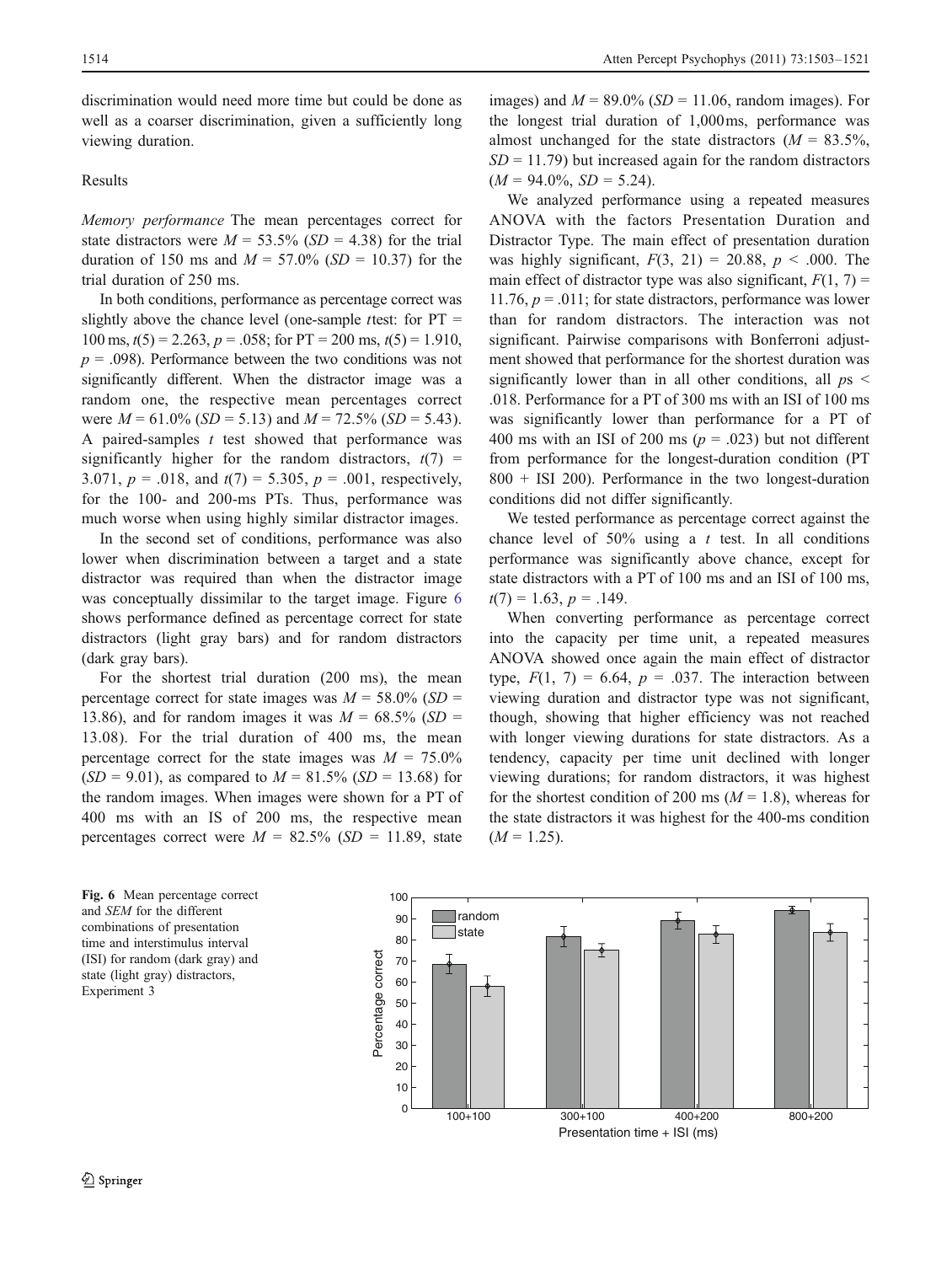#### Discussion

This experiment showed that general performance and unit capacity were significantly lower for state distractors. Thus, some level of detail is either lost or not initially encoded during the time course of a trial sequence. To reach above-chance performance in a recognition task where the target and distractor are highly similar, the PT and ISI need to be between 100 and 300 ms. Even for the longest trial duration, performance was lower for state distractors than for random distractors and did not increase beyond the performance level of the secondlongest condition, suggesting an asymptote of performance and a general disadvantage for state distractors. With respect to the memory representation, the results suggest that the level of detail extracted increases with longer PTs but reaches an asymptote that is lower than when coarse distinctions have to be made.

#### The stability of the memory representation

There is one issue in our studies that has not yet been addressed—namely, the stability of the representation: When the trial length was shorter, the testing also occurred sooner, meaning that the information had to be stored for a shorter time period. Designing an experiment that could tackle this issue—ensuring comparable storage conditions, independent of the parameters PT and ISI—is challenging. Introducing a blank delay of such duration as to achieve the same total durations is problematic, since it would allow for active rehearsing of the stimuli for different amounts of time, thus creating another confound. Likewise, an inbetween task varying in length to reach the same total durations might again differentially impact performance. We opted for a retest of a subset of participants one week after the first testing session. We assumed that the seconds or minutes in which the image sequences had differed would not matter anymore when a second test was performed after such a long delay. As a second way to address this question, we introduced a delay of several minutes between image viewing and testing for a subset of conditions and compared performance from the immediate and delayed testing conditions.

#### Experiment 4: Retest after a week

# Method

The 8 participants from the Experiment 2 (reported above) were recruited for a follow-up test session that was separated from the original session by about one week.

Upon arrival, the participants were informed that they would be tested again on the images they had seen in the first session. The original target images (e.g., those that made up the image sequence) were paired with novel images. We did not use the previously shown distractor images because those had also been seen and might have left a memory trace. Performance during the first testing of the participants selected for the retest had not been significantly different from that of the other participants.

Results and discussion

Table [5](#page-13-0) shows initial performance (T1) and retest performance (T2) and the mean difference (T2–T1) for the various conditions.

We analyzed performance using a repeated measures ANOVA with the factors Testing Session and Condition. There was a highly significant main effect of testing session,  $F(1, 7) = 20.44$ ,  $p = .003$ . The estimated marginal mean for performance was higher in the first testing session, with  $M = 66.36\%$  versus  $M = 58.56\%$  in the second testing session. The effect of condition was also highly significant,  $F(1, 7) = 7.10$ ,  $p = .002$ . Performance for the trial durations of 400 ms (PT 300 + ISI 100 or PT  $200 + ISI$  $200$ ) and  $500 \text{ ms}$  (PT  $300 + \text{ISI}$  200) was significantly higher than performance for trial durations of  $100 \text{ ms}$  (PT  $100 + \text{ISI}$ ) or PT  $50 + ISI$  50). Performance for the combination of a PT of 200 ms and an ISI of 200 ms was significantly higher than performance for a PT of 50 ms with an ISI of 0 ms. Most importantly, the interaction was also significant,  $F(1, 7) = 3.15$ ,  $p = .026$ . We plotted the performance for the first and second testing sessions in Fig. [7](#page-13-0); significant differences are marked with an asterisk.

Pairwise comparisons for the different conditions at the two testing points showed significant differences in performance (as percentage correct) between the following conditions, mostly those with longer trial durations; the first number indicates the PT, the second number the ISI:  $200 + 50$ ,  $200 + 100$ ,  $200 + 200$ ,  $300 + 0$ ,  $300 + 50$ ,  $300 + 100$ , or  $300 +$ 200 ms. When considering only the second testing session, there were no significant differences in performance between all 16 conditions. The results indicate that performance in the longer conditions decreased to a baseline level, similar to that observed for the short trial durations in initial testing. This means that the amount of information that can be transferred to a more permanent store is the same for all conditions. Importantly, performance did not break down over the delay, as Fig. [8](#page-14-0) shows. Even though there was little room for a decrease in performance for the shortest condition, where the mean was only slightly above chance, no forgetting with respect to the first testing seemed to have occurred.

Calculating the capacity per trial averaged across conditions showed that  $M = 0.17$  objects were retained in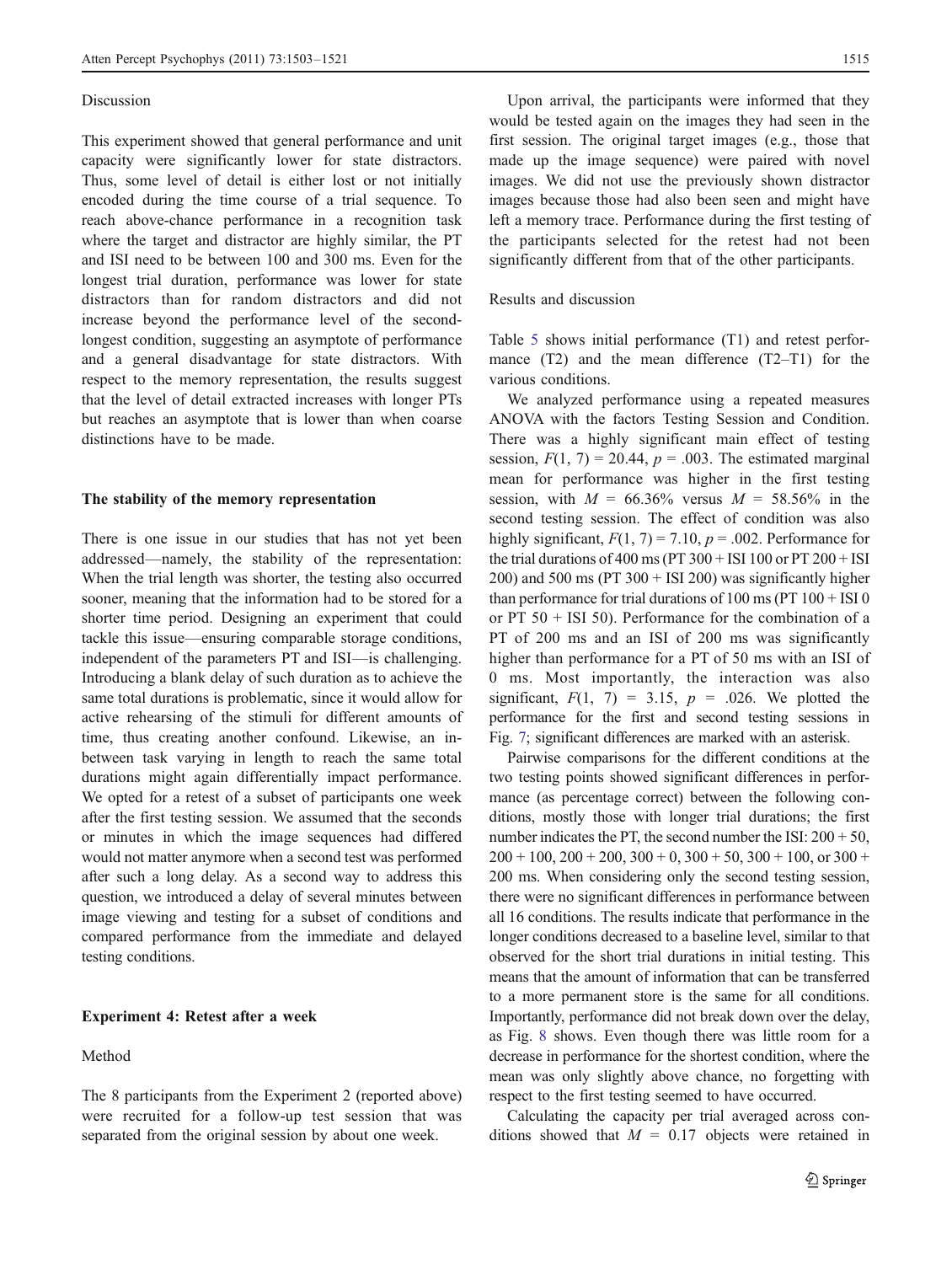| $PT$ (ms) | $ISI$ (ms)       | Trial Duration (ms) | Performance T1 (% correct) | Performance T2 (% correct) | Mean Difference T1-T2 |
|-----------|------------------|---------------------|----------------------------|----------------------------|-----------------------|
| 50        | $\boldsymbol{0}$ | 50                  | 55.25                      | 56.00                      | $-0.75$               |
| 100       | $\boldsymbol{0}$ | 100                 | 56.50                      | 58.00                      | $-1.50$               |
| 200       | $\boldsymbol{0}$ | 200                 | 62.25                      | 58.25                      | 4.00                  |
| 300       | $\boldsymbol{0}$ | 300                 | 73.25                      | 60.50                      | 12.75                 |
| 50        | 50               | 100                 | 53.75                      | 53.25                      | 0.50                  |
| 100       | 50               | 150                 | 61.00                      | 52.50                      | 7.75                  |
| 200       | 50               | 250                 | 72.50                      | 59.50                      | 13.00                 |
| 300       | 50               | 350                 | 77.25                      | 60.75                      | 16.50                 |
| 50        | 100              | 150                 | 57.25                      | 56.75                      | .50                   |
| 100       | 100              | 200                 | 62.75                      | 56.75                      | 6.00                  |
| 200       | 100              | 300                 | 74.50                      | 57.50                      | 17.00                 |
| 300       | 100              | 400                 | 74.50                      | 59.75                      | 14.75                 |
| 50        | 200              | 250                 | 59.25                      | 57.50                      | 1.75                  |
| 100       | 200              | 300                 | 70.25                      | 62.25                      | 8.00                  |
| 200       | 200              | 400                 | 75.00                      | 63.50                      | 11.50                 |
| 300       | 200              | 500                 | 76.50                      | 64.25                      | 12.25                 |

Table 5 Performance (defined as percentage correct) in the different combinations of presentation time (PT) and interstimulus interval (ISI) for first and second testings (T1 and T2) of the participants in Experiment 4, and the mean difference

memory. To emphasize that performance was still substantially above zero images remembered, we plotted the capacity for a trial sequence in Fig. [8](#page-14-0), meaning that we multiplied the respective capacity per trial by 50, taking into account that 50 images were presented per condition. Thus, on average, it can be inferred that  $M = 8.65$  objects were still available in memory, per condition.

# Experiment 5: Delayed versus immediate testing

# Method

We tested 10 participants in an additional experiment in which we used six different timing conditions. The conditions were

<span id="page-13-0"></span>Fig. 7 Mean percentage correct and SEM for the first (broken gray line) and second (black line) testing sessions, in order of trial duration



PT 100 + ISI 0, PT 200 + ISI 0, PT 100 + ISI 100, PT 200 + ISI 100, PT 200 + ISI 200, and PT 300 + ISI 200. All participants ran each condition twice: once with a delay of about 2 min between image viewing and the testing phase, and once with testing occurring immediately after the image viewing. During the delay period, the participants read a onepage-long story. They were told that at the end of the experiment they would have to rate the stories with respect to their valence. Half of the participants first did the six conditions without a delay followed by six with the story reading; the other half participated in the opposite order. The orders of the different PTs and ISIs were randomized across participants but were kept the same for each participant in the delayed and the immediate testing. After the experiment, participants were asked to rate the stories with respect to their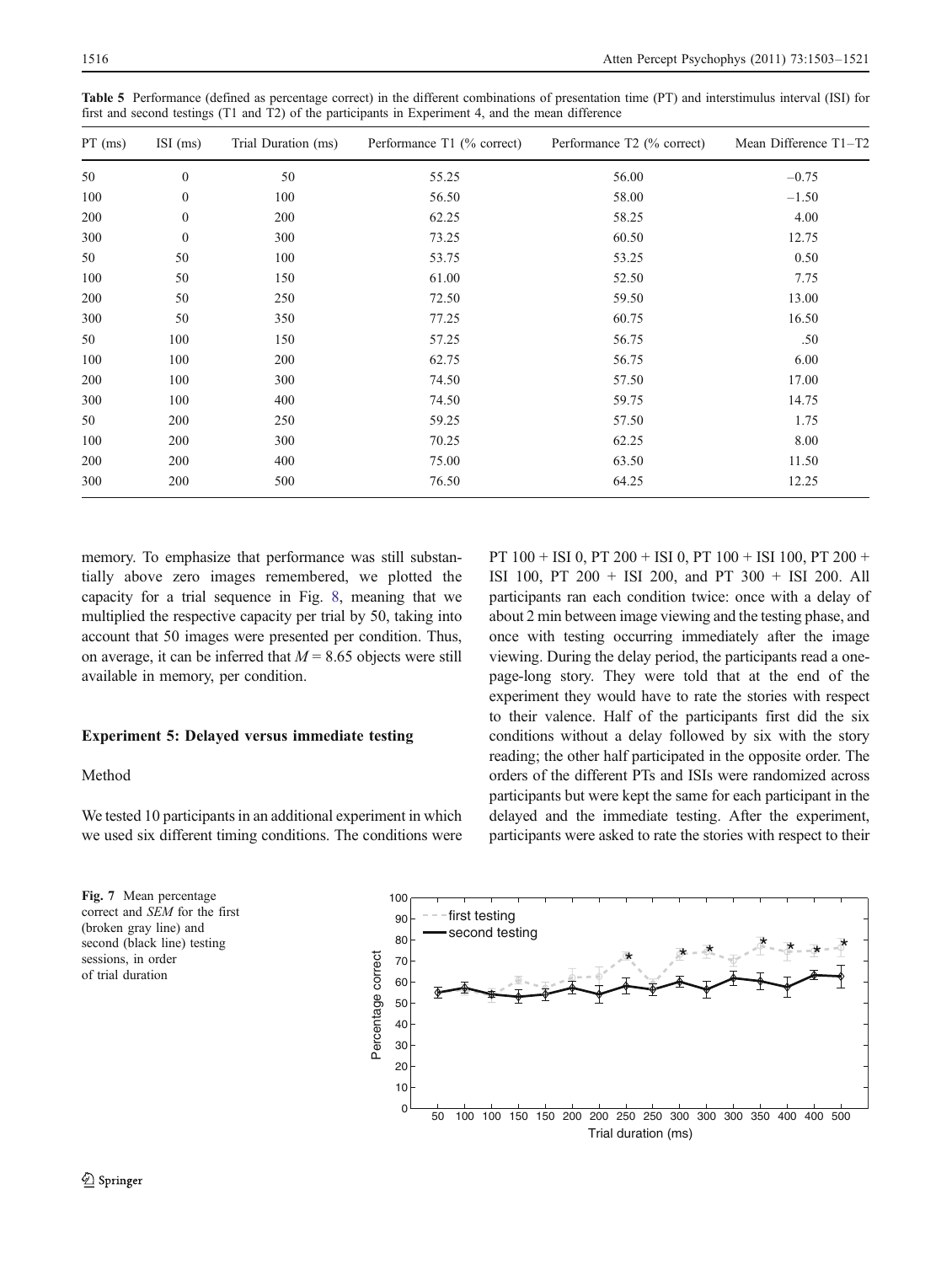Fig. 8 The mean number of images remembered per image sequence for the first (gray bars) and the second (black bars) testing sessions



valence in an oral format. They were also told that the stories served the purpose of introducing a delay between image viewing and testing and that the valence ratings would not be used further.

# Results

We analyzed the percentage of correct answers for every condition. Inspection of Fig. [9](#page-14-0) shows that performance in the immediate (light gray) and delayed (dark gray) testing conditions was very similar.

A repeated measures ANOVA showed that there was no main effect of delay condition,  $F(1, 9) = 0.32$ ,  $p = .585$ . The main effect of trial length was significant,  $F(5, 45) = 40.63$ ,  $p \leq 0.00$ . Pairwise comparisons supported the earlier results: Longer PTs and ISIs were associated with better performance. Performance for the two longest conditions (estimated marginal means: 76.7% for PT 200 + ISI



<span id="page-14-0"></span>Fig. 9 Mean percentage correct and SEM for the immediate (light gray) and the delayed (dark gray) testing sessions for the six different conditions, in order of trial duration

200 ms, 79.50% for PT 300 + ISI 200 ms) did not differ from each other, but both were significantly higher than performance in all other conditions, all  $ps < .028$ . Performance in the shortest condition (PT  $100 + ISI$  0) was significantly lower than in the conditions with  $PT 200 +$ ISI 0 ms ( $p = .003$ ) and with PT 200 + ISI 100 ms ( $p > .000$ ). The last significant difference was between the condition with PT  $100 + ISI$  100 ms (estimated marginal mean  $60.9\%$ ) and PT 200 + ISI 100 ms ( $M = 69.7\%$ ),  $p = .007$ . The interaction between delay condition and trial length was not significant,  $F(5, 45) = 0.54$ ,  $p = .683$ .

## Discussion

The manipulation of introducing a delay between image viewing and testing had no impact on performance. This result indicates that a comparably stable memory trace is available in both immediate and delayed testing. We take this as evidence that we were measuring a LTM component, as discussed in the [General Discussion](#page-16-0).

# Double versus single exposure

In all previous experiments, we kept the number of images that were seen in one sequence the same (except for Exp. 1). The duration of a sequence thus varied depending on PT and ISI. In this experiment, we set out to test performance for image sequences with equal total PTs, but with an unequal number of images shown, and accordingly different PTs and ISIs per image. Our previous results showed that the specific conditions were of little importance for unit capacity, but it could still be that an advantage exists for shorter trial durations: Within a given time unit, an image could be shown repetitively, which might be associated with higher performance than single showing.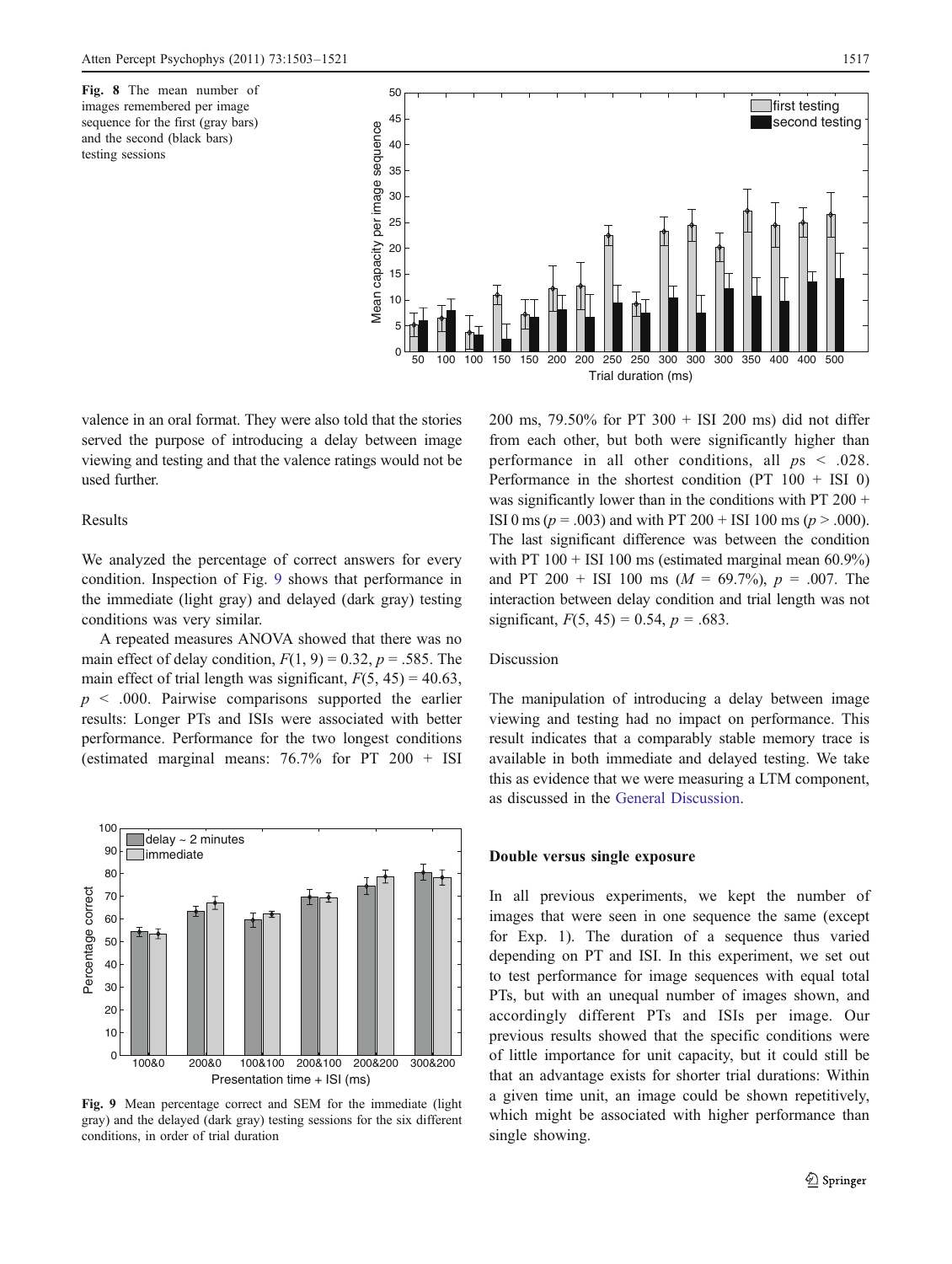## Experiment 6

# Method

A total of 8 students participated in all four conditions. Two of the conditions were always matched. In the first, repeatrapid, condition, participants viewed 100 images for 100 ms, separated by an ISI of 100 ms. Note that, because there were only 50 distinct images, each image was shown twice. Testing was done on all 50 images. In the matched condition (single-slow-1), 50 images were shown only once for 200 ms, with an ISI of 200 ms. Thus, the overall duration of both sequences was the same, as was the total exposure time to each individual image, but the images were seen either twice or once for a doubled duration. The images shown and tested in each condition were counterbalanced across participants.

In a third condition (single-rapid), 100 different images were shown for 100 ms, with an ISI of 100 ms. Only 50 of the images were used in the testing session, to keep the session equal in length to the other conditions. The matched control condition (single-slow-2) consisted of the presentation of 50 images for 200 ms, with an ISI of 200 ms. Again, which images were used in which condition was counterbalanced across participants.

The durations of the PT and ISI were chosen to be in the previously found range of greatest efficiency.

## Results

When each image was shown twice (PT  $100+$  ISI  $100$ ; repeat-rapid), the performance as percentage correct was  $M = 78.0\%$  (SD = 10.25). In the corresponding control condition (single-slow-1), in which 50 images were shown only once but with doubled PT and ISI, the percentage correct was  $M = 88.0\%$  (SD = 6.41). A paired-samples  $t$  test showed that performance in the single-exposure condition was significantly higher than in the repeat condition,  $t(7) = -3.669$ ,  $p = .008$ . Thus, prolonged single exposure to an image led to better performance than repeated shorter exposures.

When 100 images were shown rapidly without repetition (single-rapid), the percentage correct was  $M =$  $67.0\%$  (SD = 9.44). In the corresponding control condition (single-slow-2; 50 images,  $PT$  200 + ISI 200), the performance as percentage correct was  $M = 84.0\%$  (SD = 8.41). A paired-samples ttest showed that performance in the condition with longer exposure per image was significantly higher than in the single-rapid condition,  $t(7) = -4.106, p = .005.$ 

Comparison between the two conditions in which PT and ISI were identical (repeat-rapid vs. single-rapid) showed that performance was significantly higher when images

were shown twice,  $t(7) = 2.453$ ,  $p = .039$ . Thus, there was a significant beneficial effect of repeated exposure.

Comparing the two matching conditions for showing images repeatedly or showing twice as many images (singleslow-1 vs. single-slow-2) allowed for estimating whether the images used were equally well remembered. These conditions were identical in terms of PT (200 ms) and ISI (200 ms), but different images were used. Performance here did not differ significantly,  $t(7) = 1.497$ ,  $p = .178$ . This result indicates that the images were remembered equally well, allowing for comparisons across the conditions.

We converted percentages correct into capacity estimates. We multiplied the capacity per trial by the total number of images presented—that is, 50 in all conditions except the single-rapid condition. This served as a test for whether it was more efficient to show 100 images briefly or 50 images for double the time.

When 50 images were shown twice (repeat-rapid),  $M = 28$ images  $(SD = 10.25)$  were stored on average. In the corresponding control condition (single-slow-1),  $M = 38$ images  $(SD = 6.41)$  were remembered. Of the 100 images shown once (single-rapid),  $M = 34$  images (SD = 18.88) were retained. In the control condition (single-slow-2),  $M = 33$ images  $(SD = 7.40)$  were remembered.

The difference between the rapid-repeat condition and the corresponding control condition was significant,  $t(7)$  =  $-3.669$ ,  $p = .008$ . Fewer items were remembered after brief double showings than after a single but longer presentation. When 50 or 100 images were shown in a sequence of the same total duration, the estimates did not differ significantly,  $p = .835$ .

# Discussion

An image shown twice for 100 ms was remembered worse than an image shown once for 200 ms. Repeated presentation of the same image did increase performance, however, in comparison to single presentation for 100 ms. Apparently, more details can be extracted with longer uninterrupted viewing time. The result that performance increased for images viewed twice for a short time, as opposed to single short viewing, implies that some features extracted from first viewing are stored and that other information is taken up during second viewing: To explain the higher performance for images viewed twice, it seems reasonable to assume that different features are extracted during second viewing, with respect to first viewing.

The calculated capacity estimates indicated that if one wants to ensure that specific content is encoded, one should show the material once and opt for a longer trial duration. However, when only considering how much is encoded, the presentation mode does not matter; capacity estimations did not differ significantly between the condition with 100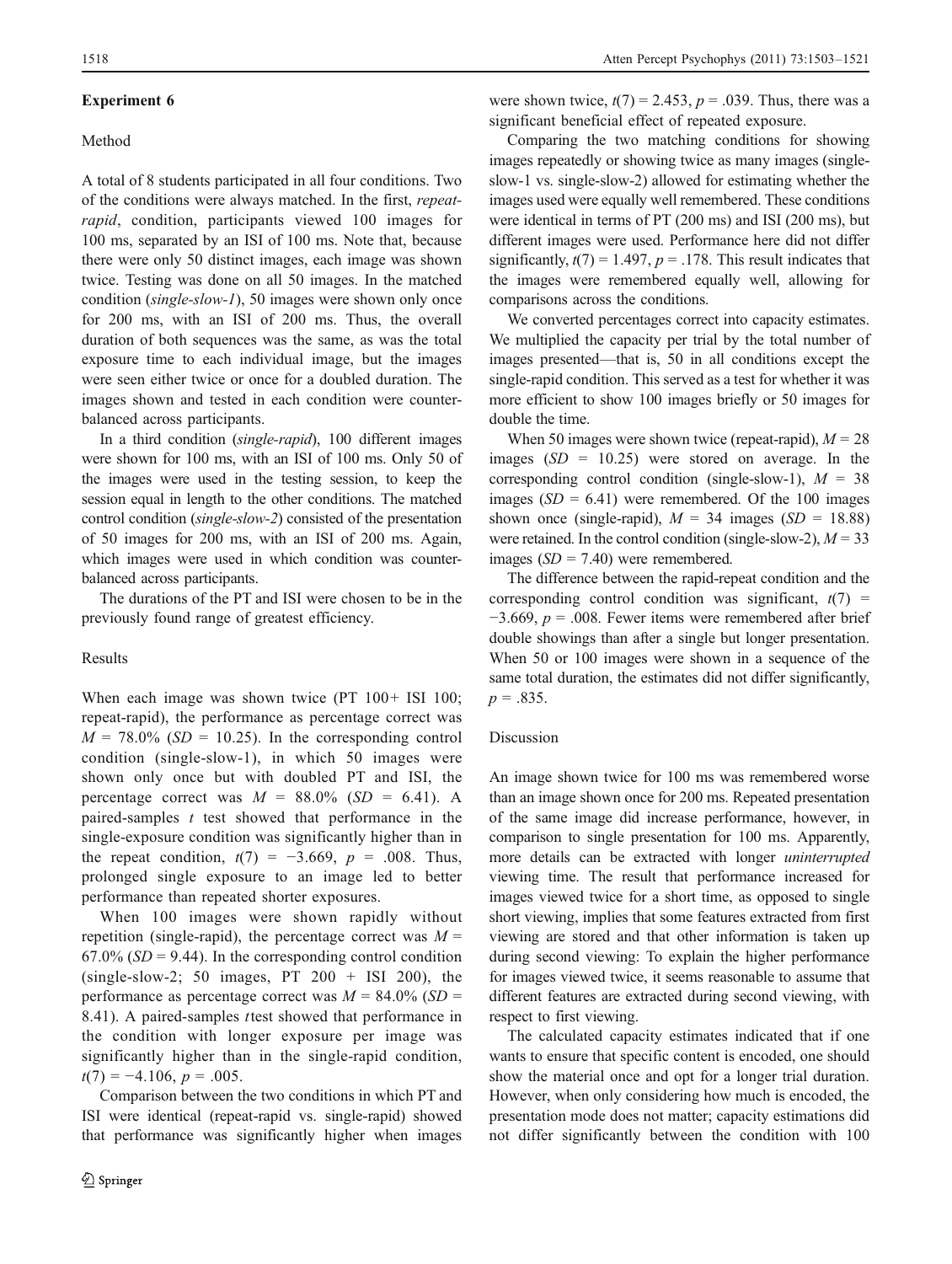images presented once for a PT and ISI of 100 ms and the one with 50 images presented with a PT and ISI of 200 ms each.

# General discussion

We examined memory performance for rapidly presented images. Participants viewed a sequence of 50 or 100 images and then performed a 2-AFC recognition task. Our main aim was to find the most efficient way of presenting stimuli—that is, to maximize the amount of information stored in a given time unit. To investigate this issue, we varied the presentation time of the stimuli, the interstimulus interval separating the images, and the number of images presented simultaneously. We studied the effect of these variations on both memory performance in terms of percentage correct and memory capacity for a given time unit. We also addressed the issue of the stability of the resulting memory representations. As a final point, we investigated the nature of the memory representations.

# The roles of PT and ISI for performance and efficiency

When presenting one item at a time, we found that shortening the PT and the ISI was generally associated with a decrease in performance defined as the percentage of correct answers. A trial length of 100 ms was necessary for above-chance performance, given that the distractor images were dissimilar to the target images. Our main aim was to address the efficiency of encoding in other words, to find the optimal combination of PT and ISI to transfer the most information into memory in a fixed time period. When converting the data to this measure, the PT and ISI proved to be of little importance. Independent of presentation mode, 1.4 objects were remembered in 1,000 ms, meaning that one object was encoded in approximately 750 ms. This estimate might seem long, considering that Potter and colleagues (Potter, [1976;](#page-18-0) Potter & Levy, [1969\)](#page-18-0) had estimated 300–400 ms for creating a lasting memory trace. However, our image sequence consisted of 50 images. Potter, Staub, Rado, and O'Connor [\(2002](#page-18-0)) showed that performance declined when more than 20 images were presented in one sequence. Considering that we used even more images, it might not be surprising that we found overall lower performance and a lower rate of encoding. Presenting an image twice for half the time was associated with poorer performance than showing it once, indicating that uninterrupted viewing and the accompanying uninterrupted consolidation was of greater benefit for memorization. The presentation mode thus mattered when specific content had to be memorized.

The role of the number of images

We also varied the number of images presented concurrently. We found that performance was best when presenting only one image at a time. When increasing the number of images while keeping the PT constant, performance declined. This argues against cost-free parallel processing. This was true even when the number of images was within the capacity limitations of visual short-term memory (VSTM) commonly reported as encompassing four items (e.g., Cowan, [2000;](#page-17-0) Luck & Vogel, [1997\)](#page-18-0). In general, the question of whether serial or parallel processing occurs in target detection has not been resolved (Rousselet et al., [2002](#page-18-0), [2004](#page-18-0); but see Potter & Fox, [2009;](#page-18-0) VanRullen et al., [2004](#page-18-0)). Our results support the notion that there is no cost-free parallel processing.

#### Stability of the memory representation

A retest of a subset of participants after one week showed that for initially longer trial durations, performance dropped to the level of performance reached in trials with shorter durations in the first testing. In these short conditions, no further decline in performance was observed. This means that, irrespective of the specific way of presenting information, about the same amount of information is transferred into a more permanent store. Consequently, when seeking the most efficient way of presenting information for more permanent storage, shorter times are superior to longer durations. Introducing a delay of several minutes between image viewing and subsequent testing did not affect performance.

# How detailed is the representation?

Earlier work had shown that human observers can extract the category and the gist of a scene very quickly (e.g., Potter, [1976;](#page-18-0) Rousselet et al., [2005;](#page-18-0) Thorpe et al., [1996\)](#page-18-0). Ample research on visual memory showed that the memory trace contains many visual details and consists of more than a broad conceptual description (Brady et al., [2008;](#page-17-0) Castelhano & Henderson, [2005;](#page-17-0) Hollingworth, [2004;](#page-18-0) Hollingworth & Henderson, [2002;](#page-18-0) Vogt & Magnussen, [2007\)](#page-18-0).

<span id="page-16-0"></span>Our results show that general performance was lower when the distractor images in the recognition task were highly similar to the target images than when they depicted distinctively different objects. The PT of the stimuli needed to be longer to achieve above-chance performance for these state distractors than for random distractors, indicating that more time is needed to extract details beyond the overall meaning. This result is supported by the finding that a single exposure for a given duration is associated with better performance than double exposure for half the duration. To extract more details, more uninterrupted viewing time is needed. However, the details extracted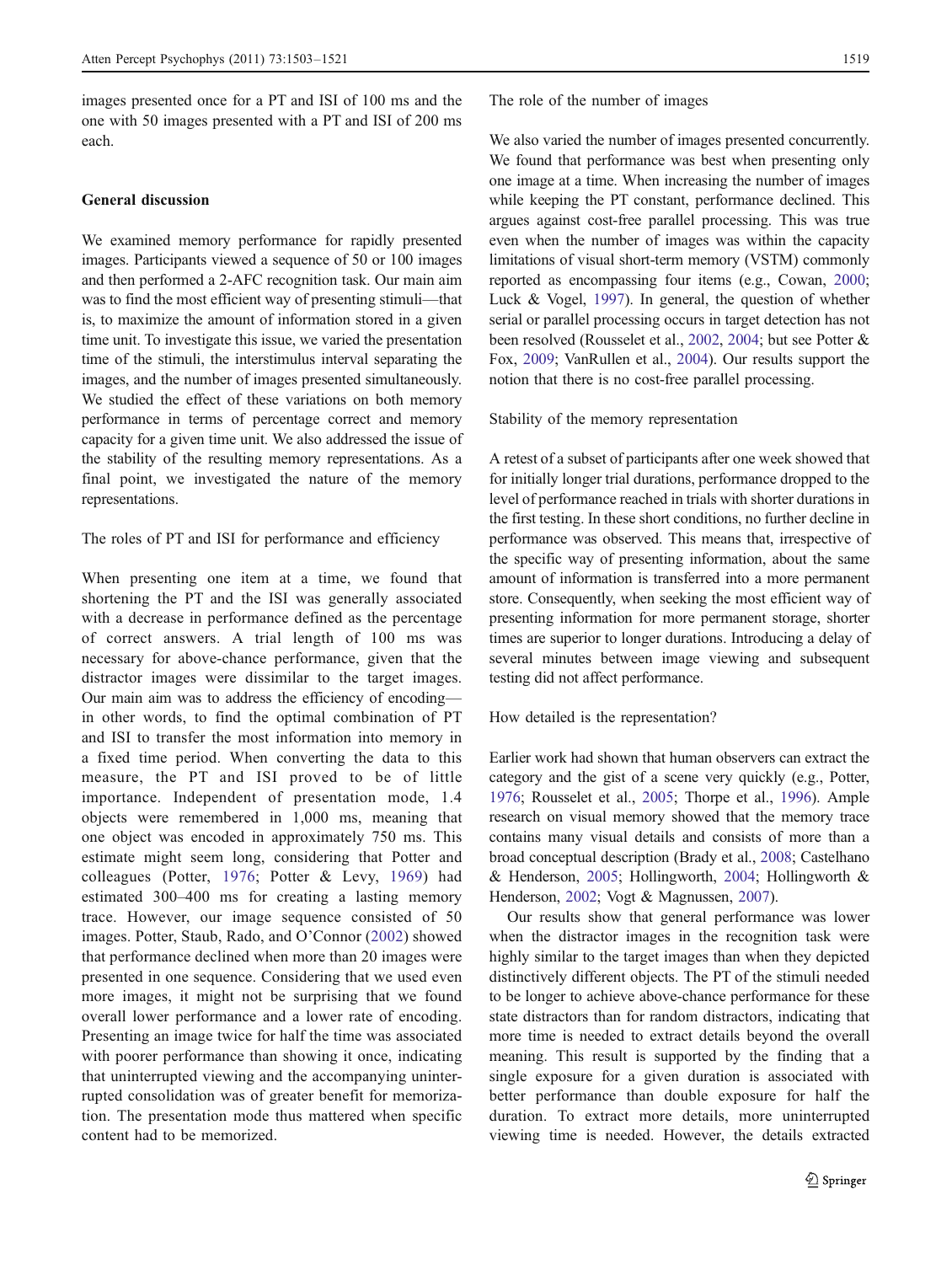from first viewing are apparently used in selecting which information to extract during second viewing.

The finding that more time is associated with greater extraction of details also makes it necessary to limit our claims about the most efficient presentation conditions for discrimination between dissimilar images.

#### The type of memory

Visual memory is normally divided into three components: visual sensory memory, VSTM, and LTM. Consequently, one may ask what type of memory we measured. We can exclude visual sensory memory, a highly detailed yet extremely fleeting memory that is volatile to masking and to other interruptions, such as eye movements (Henderson & Hollingworth, 2003). In our experiments, subsequent images masked previous images, and participants certainly moved their eyes before testing started; thus, the observed memory performance was not attributable to visual sensory memory. With the same certainty, we can say that the memory capacity that was observed after one week of testing had to be ascribed to a long-term component.

But what about the capacity measured directly after image viewing? A large body of evidence suggests that the capacity of VSTM is limited to about four items (Alvarez & Cavanagh, [2004;](#page-17-0) Cowan, [2000](#page-17-0); Irwin & Andrews, [1996](#page-18-0); Luck & Vogel, [1997;](#page-18-0) Pashler, [1988](#page-18-0); Todd & Marois, [2004](#page-18-0)). In our studies, these capacity limitations were exceeded in all conditions except for those in which performance was at chance. Even in the shortest conditions, at least six objects were remembered. To arrive at these estimations, the per-trial capacity was multiplied by the number of images presented, usually 50.

LTM has been shown to be involved after only a short image exposure. For example, in the context of scene viewing, Hollingworth and Henderson ([2002\)](#page-18-0) proposed that both STM and LTM contribute to the online representation of a scene. We have shown that LTM was involved in the memorization of a stimulus array that was visible for only 10 s (Huebner & Gegenfurtner, [2009](#page-18-0)). We assume that the memory performance measured in the present experiments was supported by an LTM component: Introducing a delay of several minutes between image viewing and testing did not affect performance relative to immediate performance. The delay ensured that we would test LTM performance, and the missing difference with respect to the immediate testing proved that also in the immediate testing condition we measured an LTM component. However, performance declined over a week, meaning that some forgetting occurred—it could therefore be proposed that two different components underlie the immediate and the one-weekdelayed performance. Melcher [\(2001](#page-18-0), [2006](#page-18-0)) suggested the existence of a medium-term component, a precursor of

LTM. It could thus be that the more immediate performance could be ascribed to the medium-term component and the performance after one week to LTM. More importantly, however, we did not measure visual STM, but rather a longer-term component.

# Conclusion

The main aim of these experiments was to find the most efficient way of presenting visual information to reach maximum performance in terms of stored objects in a given time unit. We showed a general advantage of presenting only one object at a time, which argues against cost-free parallel processing. Apart from this effect, basically all combinations of PTs and ISIs led to the same capacity estimation of about 1.4 encoded objects per the time unit of 1,000 ms. Thus, there is a fixed rate of encoding into visual LTM that is not altered by varying the presentation mode. The stored representation lacks some detail, as indicated by the lower performance when testing was done on highly similar image pairs. Independent of presentation mode, the performance after a one-week delay was similar for all conditions: For short trials, performance did not decline further; for the longer trials, it decreased, but only to the point where it was comparable to the performance for shorter trials during first testing. Thus, the amount of information transferred into LTM is the same, irrespective of presentation mode.

Author Note We thank Maria Olkkonen, Dagmar A. Wismeijer, and Matt Harrington for helpful comments on earlier versions of the manuscript.

# References

- Alvarez, G. A., & Cavanagh, P. (2004). The capacity of visual shortterm memory is set both by visual information load and by number of objects. Psychological Science, 15, 106–111.
- Brady, T. F., Konkle, T., Alvarez, G. A., & Oliva, A. (2008). Visual long-term memory has a massive storage capacity for object details. Proceedings of the National Academy of Sciences, 105, 14325–14329.
- Brainard, D. H. (1997). The Psychophysics Toolbox. Spatial Vision, 10, 433–436.
- Busey, T., & Loftus, G. (1994). Sensory and cognitive components of visual information acquisition. Psychological Review, 101, 446– 469.
- Castelhano, M., & Henderson, J. M. (2005). Incidental visual memory for objects in scenes. *Visual Cognition*, 12, 1017–1040.
- Cowan, N. (2000). The magical number 4 in short-term memory: A reconsideration of mental storage capacity. Behavioral and Brain Sciences, 24, 87–185.
- <span id="page-17-0"></span>Davenport, J. L., & Potter, M. C. (2004). Scene consistency in object and background perception. Psychological Science, 15, 559–564.